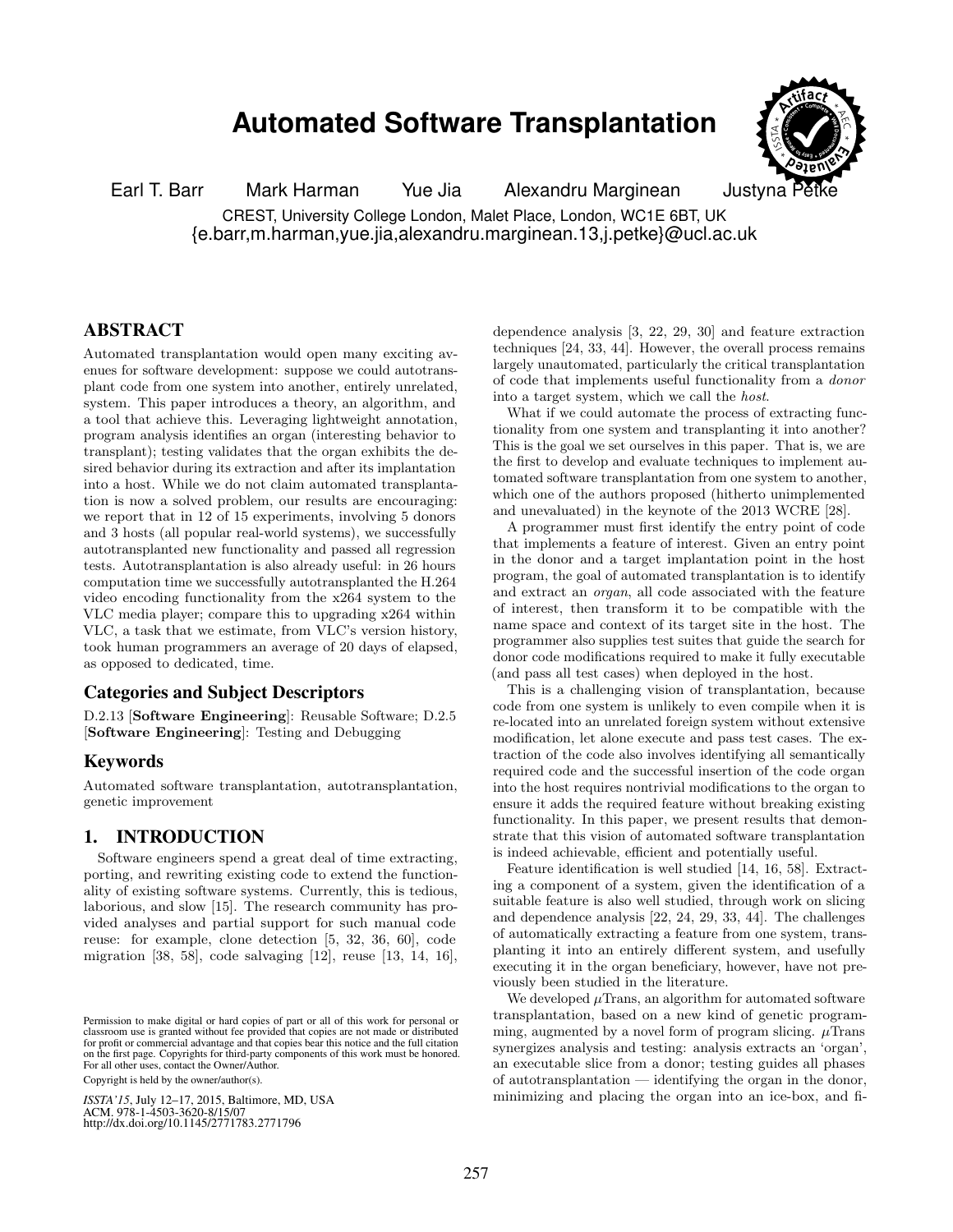nally, specializing the organ for implantation into a target host. Our slicing technique grows an organ in the donor until that organ passes a test suite, thereby incorporating the functionality that the test suite exercises. To increase the performance and functional coverage of the test suite, we introduce *in-situ* testing, a novel form of testing that constrains the input space of traditional testing to more closely approximate behaviourally relevant inputs.

We implemented our approach in  $\mu$ SCALPEL and evaluated it in 15 transplantation experiments, using five donor programs and three host programs. Our evaluation is systematic: each and every donor is transplanted into each and every host. As a sanity check, we also transplanted one donor into itself. All experiments are repeated 20 times, as the underlying algorithm, which is based on genetic programming, is stochastic.

All the systems involved in our experimentation are realworld systems in current use, ranging in size from 0.4k lines of code to 25k lines of code for the donor and 25–363k for the host. We report on the effectiveness of transplantation along two axes. First, we ask whether transplantation disrupts the host's existing functionality by means of regression testing and second, whether the postoperative host can execute the transplanted software organ and exhibits nontrivial, new functionality. We use an acceptance test suite to verify (on output not exit code [\[49\]](#page-11-8)) the organ's behavior.

We close with a case study of the transplantation of an encoder for the H.264 video encoding standard from the x264 encoder into the VLC media player. The maintainers of VLC are downstream users of x264. This encoder changes every couple of years. For VLC, x264 consists of a binary library and a wrapper that translates VLC's internal protocols into the x264 API. To keep up, the VLC community must periodically replace their x264 library, including functionality in it that VLC does not use, and update their wrapper. Across 39 updates of  $x264$  over [1](#page-1-0)1 years<sup>1</sup>, updating VLC for the new version of x264 averaged 20 days of elapsed time. In contrast,  $\mu$ SCALPEL, supplied with the encoder's organ entry point and an insertion point in the host, took only 26 hours. Obviously, it does not make sense to transplant an organ into a host that already has that organ. Thus, we stripped any reference to x264 from VLC by building it with ./configure −−enable−x264=no. Under this setting, the x264 library is not linked and the preprocessor eliminates VLC's x264 wrapper. This setup allowed us to produce a postoperative version of VLC that dispenses with the wrapper and slices out unused portions of the x264 library, dropping 47% of the x264's source code. This case study demonstrates that software transplantation can be automated and can transplant real software functionality that is both practical and useful.

Our experimental results provide empirical evidence that software transplantation is realistic and viable. In 12 out of 15 experiments, involving 5 donors and 3 hosts, we successfully transplanted functionality that passes all regression and acceptance tests. Moreover,  $\mu$ SCALPEL autotransplanted a H.264 multi-threaded encoding feature from x264 into the VLC media player in only 26 hours.

Transplantation is a longstanding development practice. An organ is existing functionality with a well-defined interface. Currently, programmers must manually identify an organ, extract it, transform it so that it executes in the host, then validate the correctness of the postoperative host. Iden-

<span id="page-1-1"></span>

Figure 1: The call graph identifying the vein and the organ. The wavy line is the vein; **main** is the donor's entry point; **idct** is the organ's entry; the rest of the nodes are on the forward slice. A triangle behind a node suggests subgraphs reachable from that node.

tifying an organ involves identifying a donor, an organ's entry point in that donor, a host, and an implantation point in that host. These are hard problems  $\mu$ SCALPEL does not address. Stepping in after these problems have been solved,  $\mu$ SCALPEL automates the extraction of the organ, i.e. the identification of its lines from its entry point, and its implantation into the host. In addition to an organ's entry point,  $\mu$ SCALPEL also requires a test suite for the organ and one for the host. Given these inputs,  $\mu$ SCALPEL computes an *over-organ*, an overapproximate, context-insensitive slice over the donor's call graph; implements observational slicing [\[8\]](#page-10-9) in GP to reduce the organ, transform it to execute in the host, and validate the postoperative host. Our approach automates the later stages of software transplantion, making it faster, less laborious and cheaper. Automated transplantation promises new opportunities for enhancing development practices. For example, speculative transplantation may allow the exploration of feature reuse across systems that go untried because of cost.

The main contributions of this paper are:

- 1. The formalization of the software transplant algorithm [\(Sec. 3\)](#page-2-0);
- 2. The first software transplant algorithm  $\mu$ Trans and its realization in  $\mu$ SCALPEL [\(Sec. 4\)](#page-2-1); and
- 3. A demonstration of  $\mu$ SCALPEL's effectiveness, over realworld programs, at transplanting software organs useful, nontrivial functionality — from donors to hosts [\(Sec. 6](#page-6-0) and [Sec. 7\)](#page-7-0).

#### <span id="page-1-3"></span>2. MOTIVATING EXAMPLE

For us, an organ is code whose functionality we wish to reuse by copying it to and adapting it for a new host. We assume that an organ starts at a function, which a user annotates with */∗* OE ∗/. One such organ is the function idct in [Fig. 1,](#page-1-1) which computes the inverse discrete cosine transform coefficients for an array of integers. Although there is little reason to move idct into cflow, we move idct from the donor, an audio streaming client, to cflow to illustrate how  $\mu$ SCALPEL works<sup>[2](#page-1-2)</sup>. To mark idct as our organ, we change line 36 in file dct.c to '**short** ∗idct (**int** ∗idata){ */∗OE ∗/* '.

Given a test suite, a donor with an annotated organ entry point, and a host with an annotated implantation point,  $\mu$ Trans solves two problems: identifying an organ within the donor and mapping that organ's variables to the host's variables at the implantation point.

We use slicing to identify the organ and one of its veins. To find a vein, we backward slice from the given organ entry point until we reach the function main, then prune the slice to a single path. To find the organ, we slice forwards. To compute these slices, we context-insensitively traverse the donor's

<span id="page-1-0"></span><sup>&</sup>lt;sup>1</sup>We identified these 39 updates by manually inspecting VLC's version history, so this number is a lower-bound.

<span id="page-1-2"></span> $^2$ [http://crest.cs.ucl.ac.uk/autotransplantation/](http://crest.cs.ucl.ac.uk/autotransplantation/downloads/Idct.tar.gz)

[downloads/Idct.tar.gz](http://crest.cs.ucl.ac.uk/autotransplantation/downloads/Idct.tar.gz) contains this example; we renamed its variables here for readability.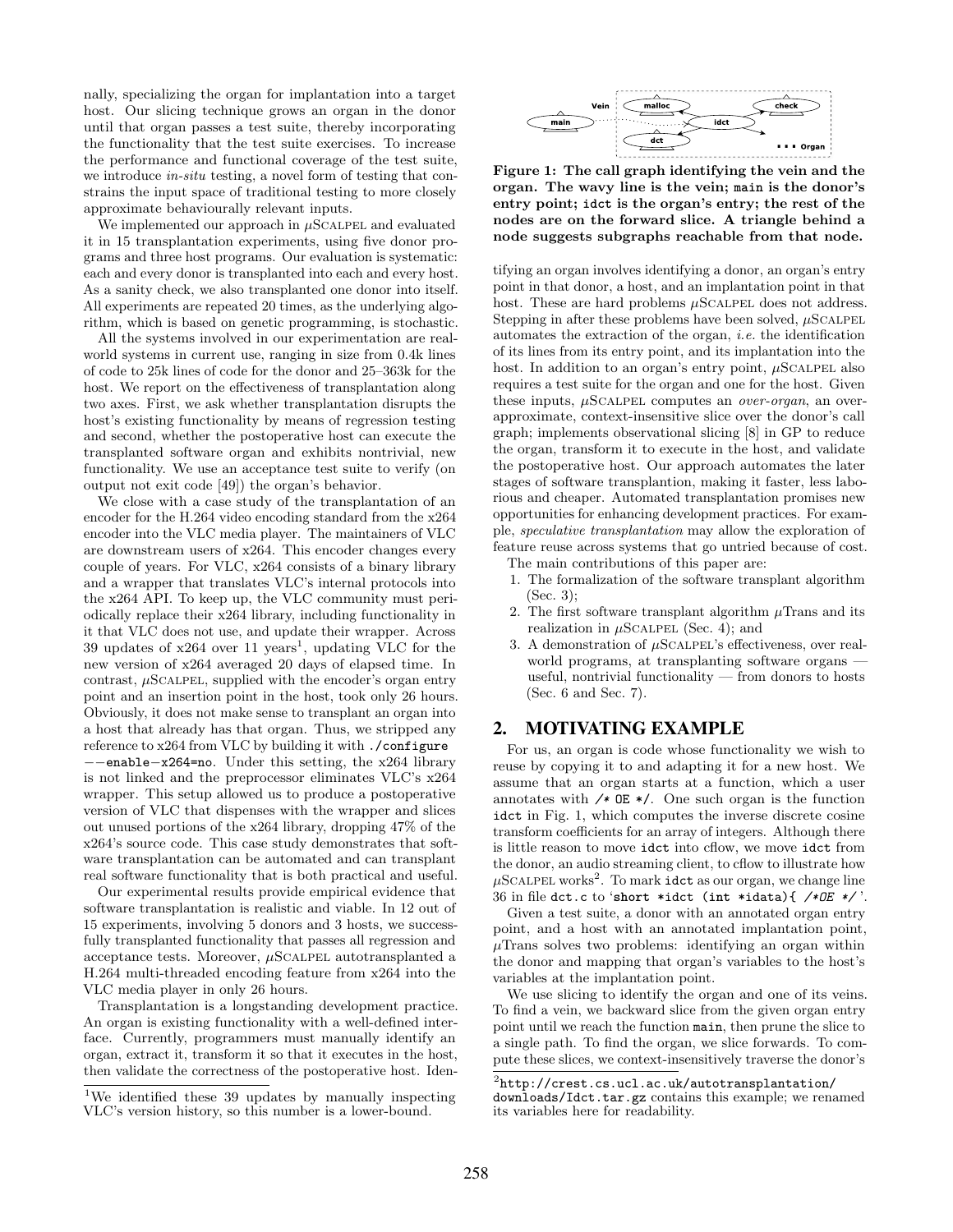call graph and transitively include all the functions called by any function whose definition we reach. Fusing the slices produces an over-organ that conservatively over-approximates the actual organ. To be viable, automatic transplantation cannot use the over-organ. To solve this problem,  $\mu$ SCALPEL builds an organ that includes only those portions of the over-organ needed to pass a user-supplied organ test suite. For example, 'fwrite (prev\_samples, 2, num\_samples, ofile)' (recv.c:64) outputs an audio file. The organ test suite ignores this functionality, so  $\mu$ SCALPEL removes it.

An organ requires a specific execution environment. To make the required program state explicit in the organ's signature, we lift globals in the unmodified organ in the donor into its signature. The signature for our running example contains the following local and global variables: '**int** N, **double** scale0, FILE ∗ifile, FILE ∗ofile, ...'.

The insertion point in the host defines an execution environment. We choose output.c:342 as the implantation point because it exposes the array of line numbers for the organ. After annotation output.c:342 is '**static void** tree\_output(){ */∗IP∗/*'. While deciding where to place them may be difficult,  $OE$  and IP are the only two annotations  $\mu$ SCALPEL requires.

We reify the host environment as an interface that captures all variables, both local and global. Transplantation requires mapping the parameters of this host-side interface to the organ's parameters. We can consider the organ's signature and the graft interface as set of parameters whose elements are typed formals. Under this interpretation, transplantation fails if the parameter set of host's graft interface is not superset of the organ's signature. The problem then is to efficiently find an ordering of a subset of the parameters in the graft interface that matches the organ's signature and is correct under an organ's test suite. For this,  $\mu$ SCALPEL binds the variables in the organ's signature at the parameters of graft\_idct and synthesizes a call. For our example, this call is: 'graft\_idct(length,symbols,i,outfile,num,...)'.

## <span id="page-2-0"></span>3. PROBLEM FORMULATION

This section defines the software transplantation problem; [Sec. 4](#page-2-1) shows  $\mu$ Trans, our algorithm for solving this problem.

**Terminology**  $D$  is a donor program from which we seek to extract a software organ  $O$ , code in  $D$  that implements some functionality of interest, to transplant. The organ O has entry points or locations, which we call  $L<sub>O</sub>$ . H is the host program into which we seek to transplant  $O$  at  $L_H$ , the target location(s) in the host. From the start of  $D$ , there may be many paths of execution that reach one of  $L<sub>O</sub>$ ; there is at least one, or  $O$  is nonfunctional and not worth transplanting. These paths build the program environment,  $\Gamma_O$ , on which O's execution depends. For instance,  $\Gamma_O$  may contain initialised globals or populated global data structures. In keeping with the transplantation analogy, we call these paths veins. We assume that all of them correctly build  $\Gamma_O$ , pick one, and call it V.

Software Organ Transplantation Organ transplantation involves inserting all statements from the organ O and V into the target site in the host. For the host,  $H$ , with target site  $L_H$ , and the organ to be transplanted,  $O$ , the postoperative host is  $H' = \phi(H, L_H, O)$ . The function  $\phi$  is a set of rewriting rules that adapt O to the lexical context defined by  $L_H$ .

The output of  $O$  in the donor  $D$  may differ from its output in  $H'$ . For example, assume O sorts and outputs a set of numbers from a file and that D merely opens the file before

<span id="page-2-3"></span>

Figure 2: Overall architecture of  $\mu$ Trans; an SDG is a system dependency graph that the genetic programming phase uses to constrain its search space.

invoking  $O$ , while  $H'$  opens and doubles the contents of the file before invoking O. We therefore need to equate observations that can be made of executions of O in the donor D to those in H'. We denote this equality  $\simeq$ . It can be thought of as a mapping from an oracle for O in the donor to an oracle for O in the postoperative host.

To be successful, a transplanted organ must 1) not disrupt the existing functionality of its host and 2) must actually execute and add the desired functionality to its host.

<span id="page-2-2"></span>Definition 1 (Software Organ Transplantion). Software organ transplantation has occurred when  $[[H]] = [[H']]_{\neg O} \land$  $[D]_O \simeq [H']_O$ , where  $[P]_O$ , borrowed from denotation semantics  $[55]$ , is the meaning of  $P$  restricted to the observable behaviors of O in P.

 $\mu$ Trans Transplantation Program equivalence is undecidable, so we approximate it with testing. To realize [Def. 1,](#page-2-2) we first regression test  $H'$  against  $H$ 's test suite, then use acceptance testing over tests that elicit  $O$ 's behavior in  $H'$ .

Let  $T_R^H$  be the regression test suite for a host H. We say that the organ O passes regression testing if (and only if) all regression test cases yield identical observations on the original host  $H$  and the postoperative host  $H'$ :

Definition 2 (Regression Testing). The organ beneficiary *H'* passes regression testing iff  $\forall t \in T_R^H \cdot H(t) = H'(t)$ .

Let  $T_A^D$  be the acceptance test suite for D that exercises the organ O. We say that an organ beneficiary passes acceptance testing if (and only if) all of the donor's acceptance test cases that exercise O yield observations that are equivalent under  $\simeq$  to those same test cases adapted as necessary, by the function  $\tau$ , for the organ beneficiary:

<span id="page-2-4"></span>Definition 3 (Acceptance Testing). The organ beneficiary H' passes acceptance testing iff  $\forall t \in T_A^D \cdot D(t) \simeq H'(\tau(t)).$ 

It is the responsibility of the programmer to select  $D$ , an entry point  $L<sub>O</sub>$  to some functionality of interest in  $D$ ,  $H$ , its target site  $L_H$ , and to define  $\simeq$  and  $\tau$ . It is the responsibility of  $\mu$ Trans to find V, O,  $\phi$ , and insert O into H at  $L_H$ . An organ in the donor and its version after transplantation are type 4 clones, related by the rewriting system  $\phi$ .

#### <span id="page-2-1"></span>4. THE µTRANS APPROACH

[Fig. 2](#page-2-3) shows the overall architecture of the  $\mu$ Trans approach to the software transplantation problem. Given an organ's entry point  $L_O$  and  $T_D^O$ , a test suite that exercises O's behaviour,  $\mu$ Trans progressively 'evolves' O and V by adding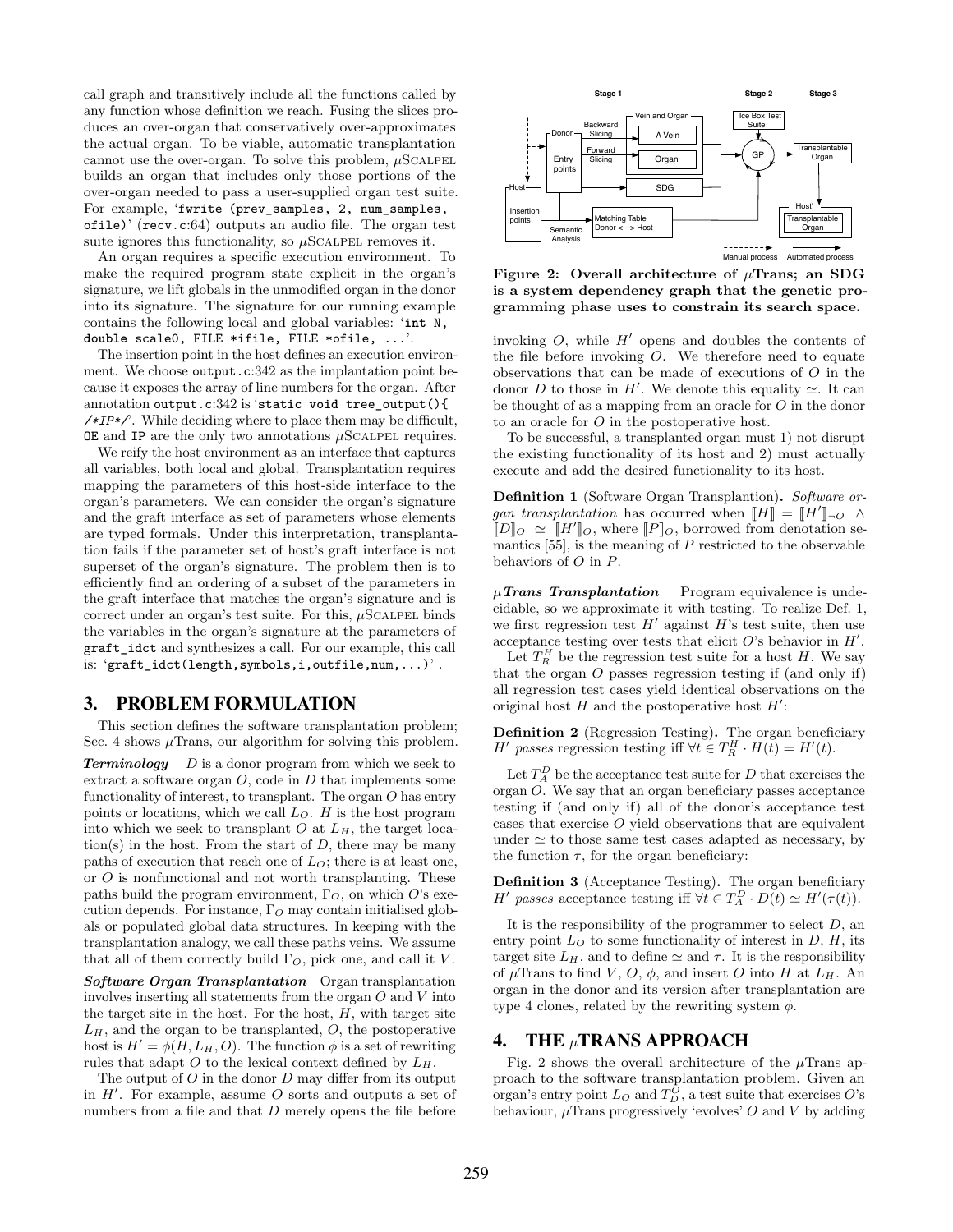<span id="page-3-0"></span>

code along a path (a vein) from donor start to  $L<sub>O</sub>$ . The search space is enormous, consisting of all combinations of all valid statements and variables of the desired functionality in the donor and host. To explore this search space efficiently, we separate our approach into two stages.

In the first, organ-extraction stage, we slice out an overorgan, a conservative over-approximation of the organ and one of its veins. The organ implements the functionality we wish to transplant; the vein builds and initializes an execution environment that the organ expects. In the second, implantation stage, we apply genetic programming, using the donor's test suite, reduce the over-organ and adapt it to execution environment at  $L_H$ , the insertion context in the host. The second stage implements observational slicing [\[8\]](#page-10-9) in GP to simultaneously reduce the over-organ and explore mappings of the organ's parameters to variables in scope at  $L_H$ . The second stage ends by implanting the organ into the host. Finally, we apply additional testing to validate the correctness of the postoperative host. This section explains the first and the second stages of  $\mu$ Trans in detail; [Sec. 5](#page-4-0) discusses its validation.

#### 4.1 Stage 1: Organ Extraction

This stage takes the donor, annotated with  $L<sub>O</sub>$ , and the organ's entry point in the donor. It produces two outputs for the second stage. First, it constructs an over-organ, a vein and an organ, that contains all the code in the donor that implements the organ, given the organ's entry with  $L<sub>O</sub>$ . Second, it builds the donor's System Dependence Graph (SDG) which is used during GP to reject syntactically invalid offspring.

To produce the over-organ's vein and the organ below, we produce a conservative, over-approximate slice by contextinsensitively traversing the donor's call graph: we include all functions called by any function we reach. An organ's vein is a path from a donor's start to  $L<sub>O</sub>$ , the organ's entry. It contains all source code that constructs the organ's parameters. To create it, we backward slice the donor from  $L_O$ , traversing the call graph in reverse. Once we reach the donor's main function, we prune the slice to retain only the shortest path, under the assumption that all paths to the organ are equivalent with respect to correctly constructing the organ's parameters. The organ's vein in the case of the running example [\(Sec. 2\)](#page-1-3) is: 'idct←recv\_packet←transmit\_packet← send\_packet←main'. To construct the initial organ, we forward slice the donor from  $L<sub>O</sub>$ . The forward slice for the idct organ [\(Sec. 2\)](#page-1-3) is: 'check, dct, malloc, cos, printf'.

This over-organ is quite imprecise; we rely on the second stage to refine it to a small organ suitable for implantation. Investigating more precise techniques is future work.

Last, this phase outputs data and control dependency information. The GP process may generate many invalid programs, offspring that use undeclared variables or include only a syntactically invalid part of a compound statement, like an **if**−**else**. Both of these issues occurred in our running example. In recv.c, GP selected '**else if** (nrOfLost

Packets  $==$  2)' (line 119). Tracking the data dependency ensures we include the declaration '**int** nrOfLostPackets' (line 100), while the control dependency ensures the inclusion of '**if** (nrOfLostPackets == 1)'(line 102), the predicate of the '**else if**' statement, since, in isolation, it violates C syntax.

#### 4.2 Stage 2: Organ Reduction and Adaption

The second stage of  $\mu$ Trans has two steps. The first searches for bindings from the host's variable in scope at the implantation point to the organ's parameters. Some of these variables need to be created and initialized during implantation; others use existing host variables. In the former case, we use  $\alpha$ -renaming [\[2\]](#page-10-10) to avoid variable capture; in the latter, we use types to restrict the space of possible mappings.

We use genetic programming to evolve an organ and its vein from the over-organ produced by the first phase. To this end, we introduce in-situ unit testing. Traditional unit testing covers infeasible paths because it does not assume knowledge of how the unit will be used, i.e. constraints on its starting program states, and therefore executes paths that are infeasible in-situ, when the unit is embedded in a program. In-situ unit testing is a novel form of unit testing that starts from a valid program state rather than an arbitrary state. It loops over this state, modifying individuals to maximize coverage.

In-situ is a generally useful concept. In addition to its use in GP, it increased the rigor of our validation. Hosts tend to have large input spaces into which  $\mu$ Trans inserts alien code. Finding a path in the beneficiary to the transplanted organ can be difficult. In-situ unit testing allows us to leverage a single path to rigorously test whether the new functionality executes correctly in the host. During in-situ testing, any calls the unit makes to its enclosing environment, like its host in autotransplantation, are executed and not stubbed or mocked as they would be in traditional unit testing [\[4\]](#page-10-11).

 $\mu$ Trans thus realises a form of dynamic, observational slicing which removes redundant states from V while ensuring that O and V remain compilable and executable, and still correctly construct the parameters that  $O$  needs to retain the correct behaviour as defined by  $T_D^O$ , and *in-situ* unit testing.

[Fig. 3](#page-3-0) shows an example of the chromosome used in our GP. We inline all functions, then map the over-organ's statements to an array; each array index uniquely identifies each statement. The chromosome of each individual has two parts: a host-to-organ map and a list of the indices in the over-organ that this individual includes.

Unlike conventional GP, which creates an initial population from individuals that contain multiple statements,  $\mu$ SCALPEL generates an initial population of individuals with just 1 statement, uniformly selected. Our underlying assumption is that our organs need very few of the statements in their donor. We also want to evolve small organs. Starting from one LOC gives  $\mu$ SCALPEL the possibility to find small solutions quickly.

[Alg. 1](#page-4-1) shows the process of generating the initial population. The organ's symbol table stores all feature-related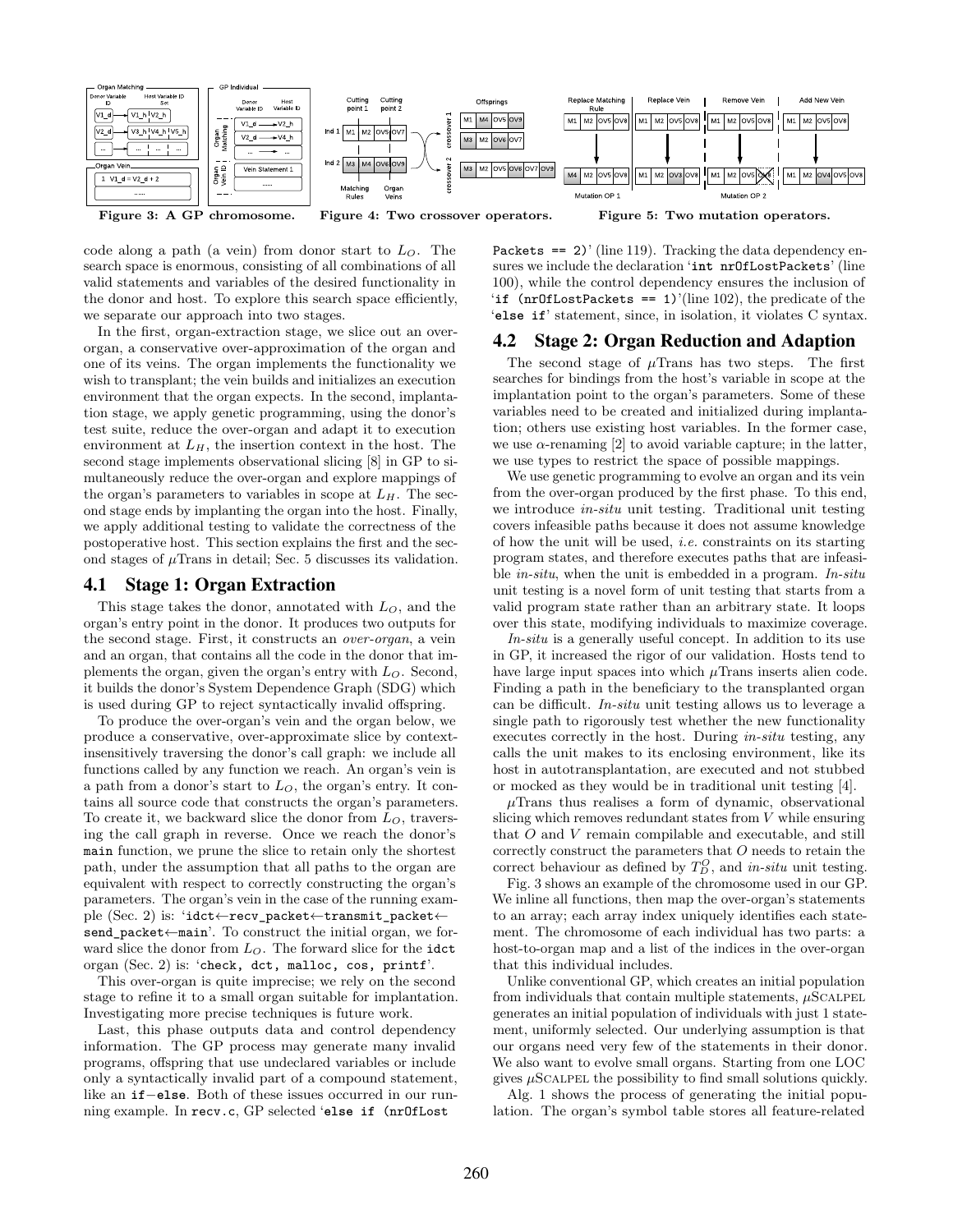<span id="page-4-1"></span>**Algorithm 1** Generate the initial population  $P$ ; the function choose returns an element from a set uniformly at random.

Input  $\overline{V}$ , the organ vein;  $S_D$ , the donor symbol table;  $O_M$ , the host type-to-variable map;  $S_p$ , the size of population; v, statements in individual; m, mappings in individual.

1:  $P := \emptyset$ 2: for  $i := 1$  to  $S_p$  do<br>3:  $m, v := \emptyset, \emptyset$ 4: for all  $s_d \in S_D$  do<br>5:  $s_b := \text{choose} O_M$ 5:  $s_h := \text{choose}(O_M[s_d])$ <br>
6:  $m := m \cup \{s_d \to s_h\}$ <br>
7:  $v := \{ \text{choose}(V) \}$  $m := m \cup \{s_d \rightarrow s_h\}$ 7:  $v := \{ \text{ choose}(V) \}$ <br>8:  $P := P \cup \{ (m, v) \}$  $P := P \ \cup \ \{(m,v)\}$ 9: return P

variables used in donor at  $L<sub>O</sub>$ . For each individual, [Alg. 1](#page-4-1) first uniformly selects a type compatible binding from the host's variables in scope at the implantation point to each of the organ's parameters. We then uniformly select one statement from the organ, including its vein, and add it to the individual. The GP system records which statements have been selected and favours statements that have not yet been selected.

**Search Operators** During GP,  $\mu$ Trans applies crossover with a probability of 0.5. We define two custom, crossover operators: fixed-two-points and uniform crossover. The fixedtwo-points crossover is the standard fixed-point operator separately applied to the organ's map from host variables to organ parameters and the statement vector, restricted to each vector's centre point. The uniform crossover operator produces only one offspring, whose host to organ map is the crossover of its parents' and whose  $V$  and  $O$  statements are the union of its parents. The use of union here is novel. Initially, we used conventional fixed-point crossover on organ and vein statements vectors, but convergence was too slow. Adopting union sped convergence, as desired. [Fig. 4](#page-3-0) shows an example of applying the crossover operators on the two individuals on the left.

After crossover, one of the two mutation operators is applied with a probability of 0.5. The first operator uniformly replaces a binding in the organ's map from host variables to its parameters with a type compatible alternative. In our running example, say an individual currently maps the host variable curs to its N\_init parameter. Since curs is not a valid array length in idct, the individual fails the organ test suite. Say the remap operator chooses to remap N\_init. Since its type is **int**, the remap operator selects a new variable from among the **int** variables in scope at the insertion point, which include 'hit\_eof, curs, tos, length, . . . ' . The correct mapping is N\_list to length; if the remap operator selects it, the resulting individual will be more fit.

The second operator mutates the statements of the organ. First, it uniformly picks  $t$ , an offset into the organ's statement list. When adding or replacing, it first uniformly selects a index into the over-organ's statement array. To add, it inserts the selected statement at  $t$  in the organ's statement list; to replace, it overwrites the statement at  $t$  with the selected statement. In essence, the over-organ defines a large set of addition and replacement operations, one for each unique statement, weighted by the frequency of that statement's appearance in the over-organ. [Fig. 5](#page-3-0) shows an example of applying  $\mu$ Trans's mutation operators.

At each generation, we select top 10% most fit individuals (i.e. elitism) and insert them into the new generation. We use tournament selection to select 60% of the population for reproduction. Parents must be compilable; if the proportion of possible parents is less than 60% of the population, [Alg. 1](#page-4-1) generates new individuals. At the end of evolution, an organ

that passes all the tests is selected uniformly at random and inserted into the host at  $H_l$ .

**Fitness Function** Let  $I_C$  be the set of individuals that can be compiled. Let  $T$  be the set of unit tests used in GP,  $TX_i$  and  $TP_i$  be the set of non-crashed tests and passed tests for the individual  $i$  respectively. Our fitness function follows:

$$
fitness(i) = \begin{cases} \frac{1}{3}(1 + \frac{|TX_i|}{|T|} + \frac{|TP_i|}{|T|}) & i \in I_C \\ 0 & i \notin I_C \end{cases}
$$
 (1)

For the autotransplantation goal, a viable candidate must, at a minimum, compile. At the other extreme, a successful candidate passes all of the  $T_D^O$ , the developer-provided test suite that defines the functionality we seek to transplant. These poles form a continuum. In between fall those individuals who execute tests to termination, even if they fail. Our fitness function therefore contains three equally-weighted fitness components. The first checks whether the individual compiles properly. The second rewards an individual for executing test cases to termination without crashing and last rewards an individual for passing tests in  $T_D^O$ .

**Implementation** Implemented in TXL and C,  $\mu$ SCALPEL realizes  $\mu$ Trans and comprises 28k SLoCs, of which 16k is TXL [\[17\]](#page-10-12), and 12k is C code.  $\mu$ SCALPEL inherits the limitations of TXL, such as its stack limit which precludes parsing large programs and its default C grammar's inability to properly handle preprocessor directives. As an optimisation we inline all the function calls in the organ. Inlining eases slice reduction, eliminating unneeded parameters, returns and aliasing. For the construction of the call graphs, we use GNU cflow, and inherit its limitations related to function pointers.

#### <span id="page-4-0"></span>5. EMPIRICAL STUDY

This section explains the subjects, test suites, and research questions we address in our empirical evaluation of automated code transplantation as realized in our tool,  $\mu$ SCALPEL.

Subjects We transplant code for five donors into three hosts. We used the following criteria to choose these programs. First, they had to be written in C, because  $\mu$ SCALPEL currently operates only on C programs. Second, they had to be popular real-world programs people use. Third, they had to be diverse. Fourth, the host is the system we seek to augment, so it had to be large and complex to present a significant transplantation challenge, while, fifth, the organ we transplant could come from anywhere, so donors had to reflect a wide range of sizes. To meet these constraints, we perused GitHub, SourceForge, and GNU Savannah in August 2014, restricting our attention to popular C projects in different application domains.

Presented in [Tab. 1,](#page-5-0) our donors include the audio streaming client IDCT, the simple archive utility MYTAR, GNU Cflow (which extracts call graphs from C source code), Web- $\text{server}^3$  $\text{server}^3$  (which handles HTTP requests), the command line encryption utility TuxCrypt, and the H.264 codec x264. Our hosts include Pidgin, GNU Cflow (which we use as both a donor and a host), SOX, a cross-platform command line audio processing utility, and VLC, a media player. We use x264 and VLC in our case study in [Sec. 7;](#page-7-0) we use the rest in [Sec. 6.](#page-6-0)

These programs are diverse: their application domains span chat, static analysis, sound processing, audio streaming, archiving, encryption, and a web server. The donors vary in size from 0.4–63k SLoC and the hosts are large, all greater

<span id="page-4-2"></span> $^3$ <https://github.com/Hepia/webserver>.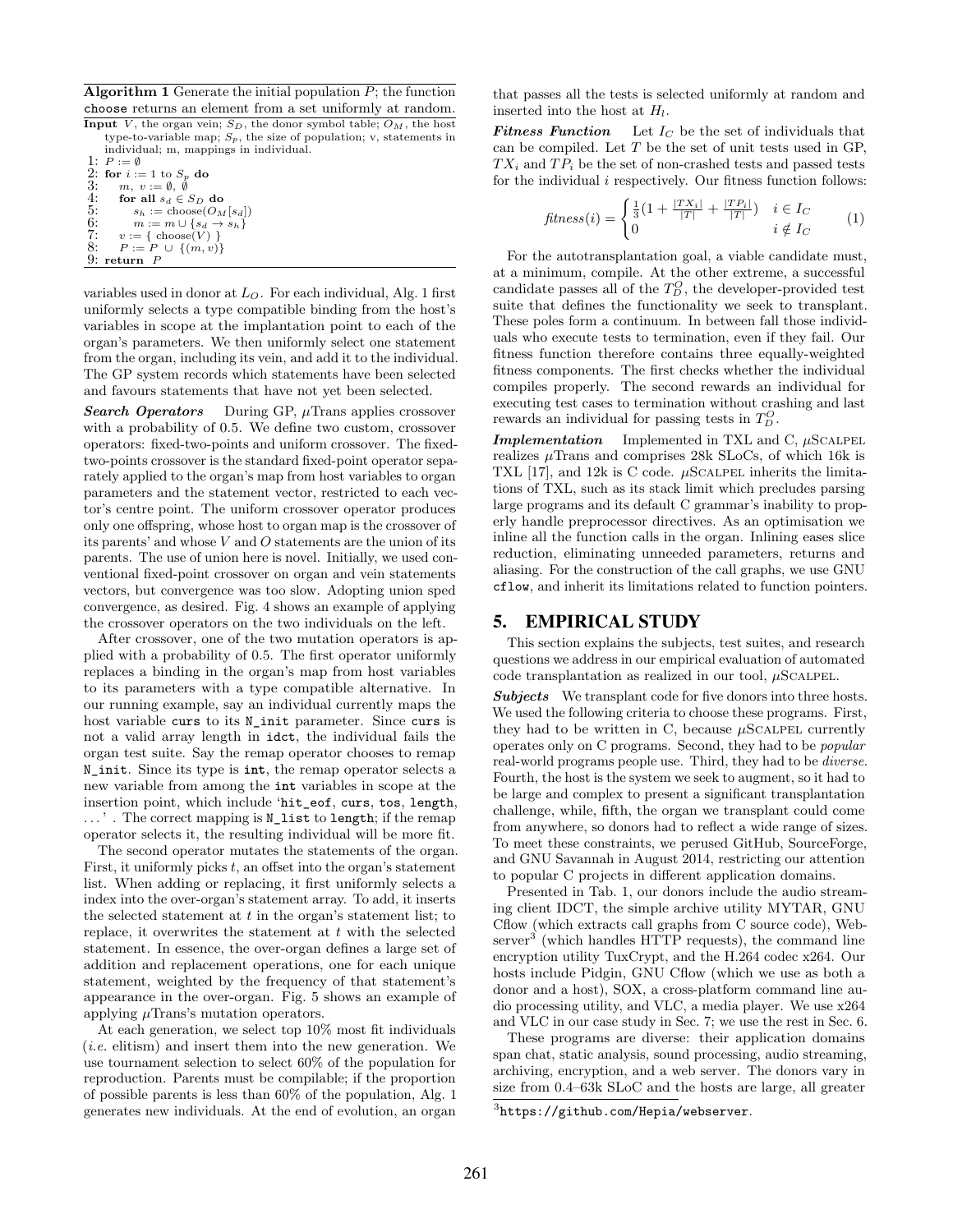<span id="page-5-0"></span>Table 1: Donor and host corpus for the evaluation.

|             |             |             | <b>Tests</b>     |          |  |
|-------------|-------------|-------------|------------------|----------|--|
| Subjects    | Type        | <b>Size</b> | $\#\text{Regr.}$ | #Unit    |  |
| <b>Idct</b> | Donor       | 2.3k        |                  | $3 - 5$  |  |
| Mytar       | Donor       | 0.4k        |                  | 4        |  |
| Cflow       | Donor       | 25k         |                  | $6 - 20$ |  |
| Webserver   | Donor       | 1.7k        |                  | 3        |  |
| TuxCrypt    | Donor       | 2.7k        |                  | $4 - 5$  |  |
| x264        | Donor       | 63k         |                  | 5        |  |
| Pidgin      | <b>Host</b> | 363k        | 88               |          |  |
| Cflow       | <b>Host</b> | 25k         | 21               |          |  |
| SOX         | Host.       | 43k         | 157              |          |  |
| VLC         | <b>Host</b> | 422k        | 20               |          |  |

than 20k SLoC. They are popular: Wikipedia reports that more than 3 million people used the Pidgin chat client in 2007. Pidgin, SOX, and TuxCrypt are downloaded from SourceForge over a million times each year on average. VLC, MyTar, and Webserver average 105 forks and 148 watchers on GitHub. x264 is an award winning and GNU Cflow is a well-known, well-maintained static analysis tool.

Test Suites We use three different test suites to evaluate the degree to which a transplantation was successful: 1) the host's pre-existing regression test suite, 2) a manually augmented version of the host's regression test suite (regression++), and 3) an acceptance test suite for the postoperative host, manually updated to test the transplanted functionality at the system-level. A host's developers designed its pre-existing regression test suite and distributed it. Sadly, these suites do not always achieve high statement coverage. We use these test suites to answer RQ1.1. To achieve higher statement coverage, we manually added tests to a host's pre-existing test suite to create regression++, our augmented regression suites, for each host. We use these test suites to answer  $\mathbf{RQ1.2}$ . Finally, we manually realized [Def. 3,](#page-2-4) defining input adaption  $\tau$  and equivalence  $\simeq$  for the test oracle, to create an acceptance test suite for the postoperative host: starting from the donor's acceptance tests, one of the authors devised acceptance tests for the postoperative host that execute the transplanted software organ from the postoperative host's entry point. They assess whether the new functionality required is to be found in the host. Our acceptance tests are not weak proxies [\[49\]](#page-11-8). Thus, our test cases check whether or not the output of the organ is correct with respect to the original donor program, rather than just checking the exit code. We use these to answer RQ2. Our corpus and our test suites are available at <http://crest.cs.ucl.ac.uk/autotransplantation>.

**Research Questions** Since our approach transplants code from the donor into the host, a natural first question to ask is 'Whether transplantation breaks anything in the host program?'. In biological terms, we are checking the side-effects of the transplantation. In software engineering, this question becomes one of regression testing: 'Does the modified host pass all the regression test cases?'. If it does, then we conclude that we have found no evidence for any side effects of the transplant operation. This motivates our first research question:

Research Question 1: Can we transplant a software organ into host that, after transplantation, still passes all of its regression tests?

Of course, the answer to this question depends critically on the quality of the regression testing. All the programs with which we experimented are real-world systems equipped with test suites, deemed to be useful and practical by their developers. However, they were not designed to test transplants and may not be sufficiently rigorous to find regression faults introduced by transplantation.

<span id="page-5-1"></span>

Figure 6: Three validation steps; the dashed boxes are test cases we created.

We computed coverage information for each subject's test suites and found that it was not always high. Finding test suites that achieve high coverage of real-world code using system-level testing is a known challenge. Despite much work on tool development, automating extensive coverage in system-level testing remains an open problem [\[37\]](#page-11-9). Furthermore, the value of higher coverage in testing is the subject of ongoing debate in the research community [\[31\]](#page-11-10).

Nevertheless, since we are injecting new code into the host from a foreign donor, we certainly ought to seek to cover the host system as thoroughly as possible in our testing. We therefore manually augmented each subject's existing regression test suites with additional test cases to increase coverage. Our aim is to more rigorously regression test our transplant operations for side effects. This motivates our two specific versions of RQ1, which focus on each of these coerces of regression test suite:

RQ1.1: Can we transplant a software organ and still pass all of the postoperative host's existing regression tests?

RQ1.2: Can we transplant a software organ and still pass a regression test suite, manually augmented to achieve high coverage in the postoperative host?

Achieving transplantation without side effects is necessary, but not sufficient for success. We need to do more than merely insert alien code into the host without breaking regressions tests; we need to augment the functionality of the postoperative host with new behaviour that replicates the software organ we extracted from the donor, or the operation is pointless. This motivates our second research question:

Research Question 2: Does the transplanted organ provide any new functionality to its postoperative host?

We consider two approaches to test whether the postoperative host exhibits the transplanted functionality. The first, natural question to ask is whether the postoperative host passes acceptance tests, that is, system-level tests that specifically target the new, hoped for behaviour that would represent an implementation of the new feature in the host. For this purpose, we need to adapt the donor's acceptance test suite to be suitable for the postoperative host, i.e. define  $\tau$  in [Def. 3.](#page-2-4) In the most cases, the donor's inputs and the host's are very different. Thus, we have manually defined the  $\tau$  function, for each transplantation. For example, Cflow takes a set of C source code files as input, while Pidgin is a GUI program. Thus, to supply Cflow with its inputs, after its insertion into Pidgin, we added code to Pidgin that opens a dialog to prompt the user for files. To validate the transplantation, we then compared the output of the Cflow organ in Pidgin against the original Cflow over same set of files.

In summary, our first two research questions draw on three different forms of validation, as outlined in [Fig. 6.](#page-5-1) If we can find transplants that pass regression tests and transfer a meaningful amount of new functionality into the host, satisfying all three of these validation steps, then this would be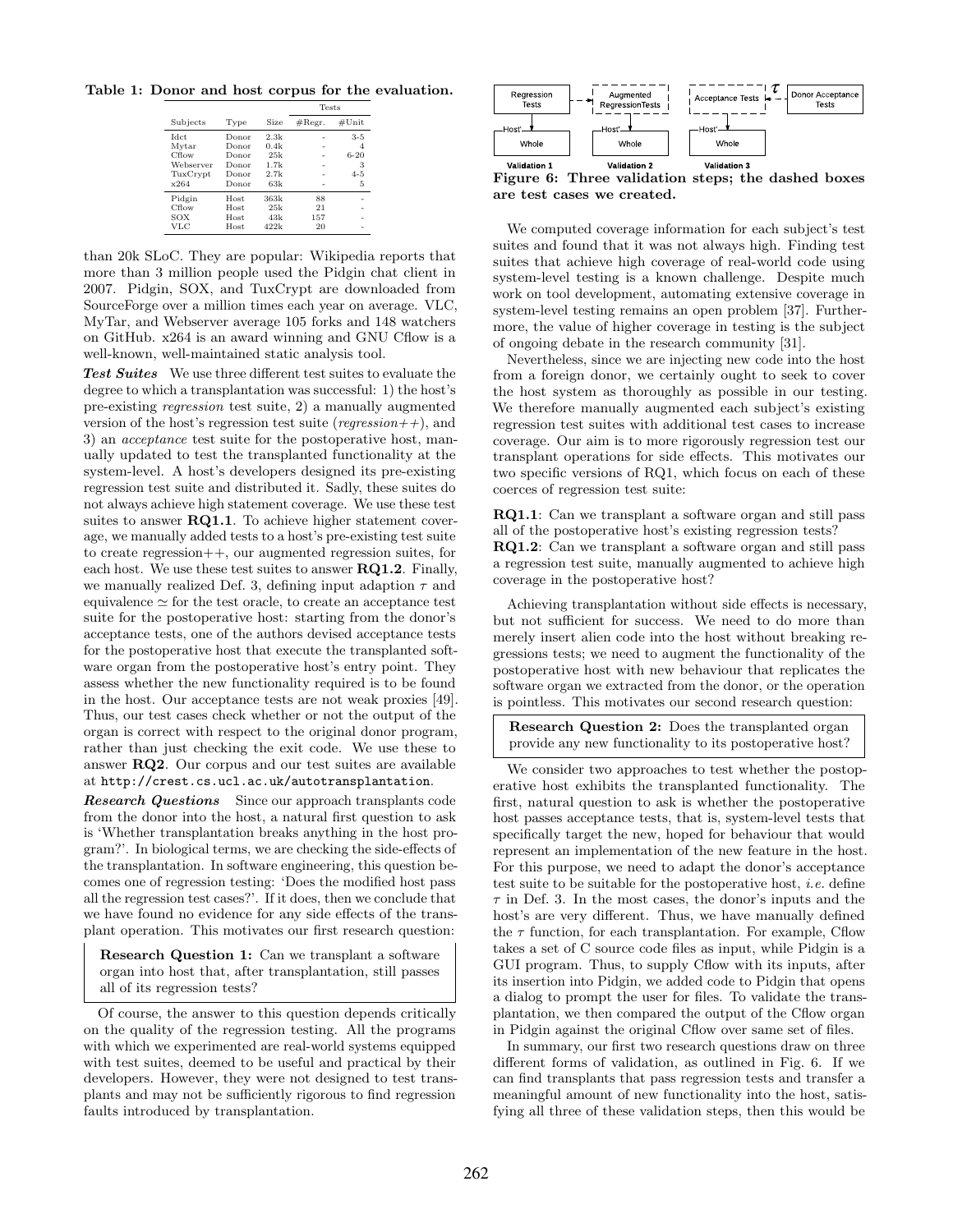<span id="page-6-1"></span>Table 2: Transplantation results over 20 repetitions: column unanimously passing runs shows the number of runs that passed all test cases in all test suites; column Test Suites shows the results for each test suite: PR reports the number of passing runs; All and O report statement coverage (%) for the postoperative host and for the organ; column Time shows the execution time (User+Sys) in minutes; \* excludes tests that failed due to a pre-existing bug in the organ.

|                                           |                                                | Unanimously                         | <b>Test Suites</b>               |                            |                                                          |                                      |                            |                            |                               | Time (min)                 |                            |                          |                                          |
|-------------------------------------------|------------------------------------------------|-------------------------------------|----------------------------------|----------------------------|----------------------------------------------------------|--------------------------------------|----------------------------|----------------------------|-------------------------------|----------------------------|----------------------------|--------------------------|------------------------------------------|
| Donor                                     | Host                                           | Passing<br>$Runs$ $(PR)$            |                                  | Regression<br>PR All       | $\circ$                                                  | $Regression++$                       | PR All                     | $\circ$                    | Acceptance                    | PR All                     | $\circ$                    | Avg.                     | Std.<br>Dev.                             |
| IDCT<br>MyTar<br>Web<br>Cflow<br>TuxCrypt | Pidgin<br>Pidgin<br>Pidgin<br>Pidgin<br>Pidgin | $16*$<br>16<br>$\Omega$<br>15<br>15 | 20<br>20<br>20<br>20<br>20       | 8<br>8<br>8<br>8<br>8      | $\Omega$<br>$\Omega$<br>$\Omega$<br>$\Omega$<br>$\Omega$ | 17<br>18<br>$\mathbf{0}$<br>15<br>17 | 51<br>51<br>51<br>52<br>51 | 99<br>93<br>65<br>53<br>88 | $16*$<br>20<br>18<br>16<br>16 | 40<br>40<br>40<br>41<br>40 | 99<br>61<br>65<br>54<br>88 | 5<br>3<br>8<br>58<br>29  | 5<br>16<br>10                            |
| IDCT<br>MyTar<br>Web<br>Cflow<br>TuxCrypt | Cflow<br>Cflow<br>Cflow<br>Cflow<br>Cflow      | 16<br>17<br>$\bf{0}$<br>20<br>14    | 17<br>17<br>$\theta$<br>20<br>15 | 48<br>50<br>3<br>71<br>46  | 91<br>52<br>13<br>70<br>66                               | 16<br>17<br>$\theta$<br>20<br>14     | 69<br>69<br>61<br>71<br>69 | 91<br>90<br>68<br>70<br>87 | 16<br>20<br>17<br>20<br>16    | 50<br>50<br>49<br>71<br>50 | 99<br>91<br>62<br>70<br>83 | 3<br>3<br>5<br>44<br>31  | 5<br>$\lt1$<br>$\overline{2}$<br>9<br>11 |
| IDCT<br>MvTar<br>Web<br>Cflow<br>TuxCrypt | SOX<br>SOX<br>SOX<br>SOX<br>SOX                | 15<br>17<br>$\Omega$<br>14<br>13    | 18<br>17<br>$\Omega$<br>16<br>13 | 32<br>31<br>12<br>29<br>35 | 94<br>62<br>27<br>47<br>79                               | 17<br>17<br>$\Omega$<br>15<br>13     | 42<br>42<br>12<br>41<br>41 | 94<br>90<br>67<br>66<br>86 | 16<br>20<br>17<br>14<br>14    | 20<br>22<br>12<br>19<br>20 | 94<br>60<br>65<br>59<br>79 | 12<br>3<br>7<br>89<br>34 | 17<br>$\lt 1$<br>3<br>53<br>13           |

encouraging evidence that automated code transplantation is a feasible means of extracting and transplanting functionality from donors to hosts. However, there remains the question of the computational cost of this overall approach:

Research Question 3: What is the computation effort to find these organs?

We answer the first 3 questions entirely quantitatively using our study of 15 transplant attempts from 5 donors into 3 hosts including, as a sanity check, one self-application of a donor into itself. With these questions, we give initial empirical evidence to support our claim that  $\mu$ Trans to automated reuse merits further consideration.

However, even if the answers to all of these questions are generally positive and encouraging, there remains the question of whether autotransplantation can deliver useful new functionality. This motivates our final research question:

Research Question 4: Can automated transplantation transfer useful new functionality into the host?

To answer this question we use  $\mu$ SCALPEL to automatically transplant a feature into a host that was also developed by human developers. This allows us to qualitatively and quantitatively study an instance of transplantation in which we know the goal of transplantation is useful, since humans sought to achieve the same results using traditional manually intensive programming. For this study, we chose the VLC open source media player. The human-implemented feature we choose is the encoder for the H.264 format.

#### <span id="page-6-0"></span>6. RESULTS AND DISCUSSION

For all 15 experiments, we report the number of runs in which all test cases passed in all test suites. We call these unanimously passing runs and report them in [Tab. 2.](#page-6-1) We also report the number of successful runs for the regression, augmented regression and acceptance test suites (columns PR in [Tab. 2\)](#page-6-1). We repeat each experiment 20 times. Before we answer the research questions posed, we summarise our results.

We transplanted an archiving feature from MyTar. Generation of inverse discrete cosine transform coefficients from an array of integers was extracted from the IDCT donor, while

the AES encryption feature was extracted from TuxCrypt. We also transplanted our Web donor's functionality that starts a web server and provides file access. Parsing and processing C source code was the feature extracted from Cflow.

[Tab. 2](#page-6-1) provides evidence that automatic software transplantation is indeed feasible. In 12 out of 15 experiments all test cases passed, while 63% (188/300) of all the runs unanimously passed all test suites. New functionality from 4 out of 5 different donors has been successfully transplanted into the three chosen host systems. Moreover, within 20 repetitions we were successful in at least 13 runs in these cases. Given that we set ourselves the challenging task of transplanting new functionality into an existing system,  $\mu$ SCALPEL's success rate of at least 65% shows the great promise of  $\mu$ Trans.

Furthermore, our regression failure in the case of the Web donor is that the automatically extracted code contains a loop that listens for server requests. Regression tests were designed for the host prior to transplantation and may not handle nonterminating behaviour. However, in at least 17 runs, the postoperative host passed its acceptance test suites. The Web donor's organ is reachable in the postoperative host and its behaviour retained in all three hosts. When transplanting functionality from Cflow into itself we achieved 100% success rate. This confirms our suspicion that this case would be the easiest for our approach, since issues such as implantation point, variable scope and renaming become less of a concern.

Once we extracted a new functionality, we insert it into the host programs. We ran the test suites provided with Pidgin, Cflow and SOX to check if these software systems retained features deemed important by software developers.

 $RQ1.1:$  Can we transplant a software organ and still pass all given regression tests? In all but two cases, the beneficiaries pass the regression suites in at least 13 of 20 runs [\(Tab. 2\)](#page-6-1). Web servers are reactive systems, which contain an event loop. The webserver donor's organ contains such a loop, in which it listens for http requests. Some of Cflow and SOX tests enter the event loop, do not terminate, and fail. Therefore, the answer to RQ1.1 is that new functionality has been inserted in 13 out of 15 experiments without distorting host program behaviour exercised by the given test suites. In all transplantation experiments, Pidgin, on the other hand, passed all regression tests. Given this variance, we use gcov, a popular coverage tool, to measure the path coverage of our subject's test suites. [Tab. 2](#page-6-1) reports our results. The All columns report coverage rates for the entire host program with new functionality transplanted, while the O columns report statement coverage just for the organ. For Pidgin, the statement coverage rate is only 8%, while the transplanted code is not covered at all.

RQ1.2: Can we transplant a software organ and still pass a regression test suite, manually augmented to achieve high coverage in the postoperative host? We augmented the hosts' regression test suites with additional tests to increase statement coverage, which we report in [Tab. 2.](#page-6-1) The new test suites now cover 41–71% of the host programs with transplanted features, with one exception, while organ coverage is even higher, exceeding  $90\%$  in 6 cases. Furthermore, the success rate was largely retained for Cflow and SOX, where we lost at most one successful passing run for the augmented regression test suite vs. the pre-existing one, as shown in [Tab. 2.](#page-6-1) Coverage rates of Pidgin increased from 8% to 51–52% which had an impact on success rates. The augmented test suite covered 53–99% of the organ's code. Since the organ from Web donor was not covered by the original regression test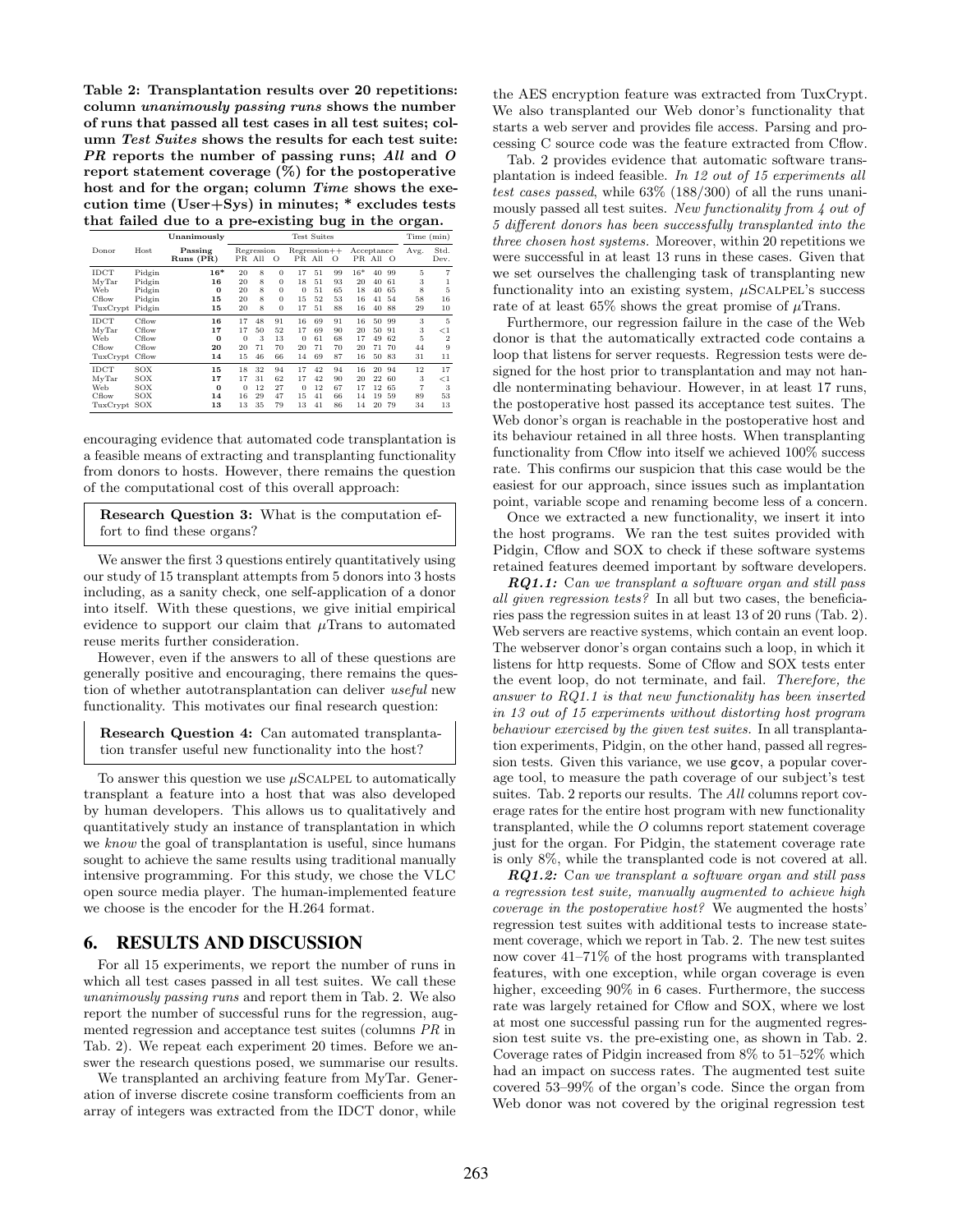suite and the organ contains an infinite loop, as pointed out above, the augmented suite has a pass rate of 0%. Therefore, our answer to RQ1.2 is that postoperative hosts passed all of their augmented regression tests in 12 out of 15 experiments.

RQ2: Does the transplanted organ provide any new functionality to its postoperative host? Next, we test whether the organ is reachable within the host and if it retains the desired behaviour. The numbers of successful runs of these acceptance test suites, and the statement coverage are presented in [Tab. 2.](#page-6-1) The statement coverage ranges from 54 to 99% for the organs and 12 to 71% for the whole host program with transplanted new functionality. Since these tests are aimed at the organ code, we did not expect to get high coverage in the hosts, which is the lowest, 12–22%, in the case of SOX. We suspect that dead code, from older audio formats that are no longer supported, is the reason. However, organ coverage always exceeds 59%. The highest coverage was achieved for Cflow, which contains recursive calls.

The number of times the entire acceptance suite passed ranges from 14 to 20. This means that new features are indeed found in the hosts in at least 70% of the repeated runs. Moreover, all subjects with new functionality from MyTar pass all acceptance tests in all 20 runs, hence the organ is always reachable. Furthermore, by transplanting a piece of IDCT into Pidgin, we discovered a bug in the original code, not reachable in the donor. With Pidgin as its host, however, the IDCT organ can be reached with an empty array which the code does not handle. The success rates presented in [Tab. 2](#page-6-1) are based on the number of tests passed excluding our test cases that discover the bug, since it is present in the donor and we measure faithfulness to the original program. Therefore, not only we have shown that we can transplant code from one program into another, but also these new features will be reachable and executable. To answer RQ2, in all 15 experiments the transplanted features are accessible and provide the desired functionality. Moreover, 85% (256/300) of the runs passed all acceptance tests.

**RQ3:** What is the computation effort to find these organs? We have shown that we can successfully transplant new functionality into an existing software system. The question remains, how efficient is our approach? Average timings of extracting and transplanting a new feature into the host program are shown in [Tab. 2](#page-6-1) (column Avg). To answer RQ3, average runtime of one run of the transplantation process did not exceed 1.5 hour and in 8 cases it was less than 10 minutes. This shows the efficiency of our approach. If you consider the time it would have required for a human to perform the same tasks of adding new functionality, we believe that these timings would have been in the order of hours or days rather than minutes.

## <span id="page-7-0"></span>7. A CASE STUDY

Despite the fact that the answers to research questions 1–3 in [Sec. 5](#page-4-0) are generally positive and encouraging, the question of whether automatic transplantation can deliver useful new functionality remains: RQ4: Can automated transplantation transfer useful, new functionality into the host? We answer this question by considering the automated transplantation of a feature into a host that human developers implemented. This allows us to qualitatively and quantitatively study the transplantation of a feature whose transplantation we know to be useful, since humans worked to achieve the same results using traditional, manually intensive programming.

<span id="page-7-4"></span>

Figure 7:  $\mu$ SCALPEL autotransplants x264's encoder functionality into VLC; the donor is x264 , the organ its H.264 encoder, and the host is VLC, stripped of any reference to x264 prior to transplantation.

VLC is a popular open source media player<sup>[4](#page-7-1)</sup>; VLC seeks to offer a versatile media player that 'can play any file you can find'. To achieve this goal, VLC is under continual development, especially to handle new media formats. x264 is a popular, widely-used, award winning, open source video and audio encoding  $\text{tool}^5$  $\text{tool}^5$ , designed for the H.264/MPEG-4 AVC compression format<sup>[6](#page-7-3)</sup>. Both programs are substantial: at the time of this writing, x264 contains more than 63k lines of code and 211 files; version 2.1.5 of VLC contains more than 422k lines of code across 2821 files.

H.264 is an evolving video standard, to which features are continually added. Keeping a code base current with an evolving standard like H.264 is time-consuming. Currently the developers of VLC manually update the code related to x264 library, when its interface changes. VLC has invested considerable effort in supporting H.264, first implementing it in November 2003. Since then, over 450 commits in VLC's version history mention H.264. These commits run the gamut, including bug fixes, new features, or refactoring. The most recent change to mention H.264 was committed 21 January 2015. VLC's developers have worked over 11 years at maintaining and updating the handling of the H.264 format.

To insulate themselves from changes in x264, the VLC community includes it as a library veiled by wrapper, which they must update when it changes. Autotransplantation can sped this process by automatically handling renaming and, as we describe below, it also takes only that part of the x264 codebase that VLC actually uses. To use  $\mu$ SCALPEL here, a VLC developer strips out all the code at an implantation point (conceptually, this removes the previous version) as  $\mu$ SCALPEL implants an organ as an atomic entity, it does not merge it into existing code.

Consider [Fig. 7.](#page-7-4) At the left is the original VLC system, which links all of x264 as an external library and interacts with its encoder through a wrapper. At the right is the host, which we produced from original VLC codebase by stripping all references to  $x264$ , by building it using ./configure −−enable−x264=no; this setting does not link the x264 library and eliminates the wrapper via preprocessor directives. This step ensures that  $\mu$ SCALPEL transplanted new, rather than uncovering old, functionality.

We marked x264\_encoder\_close (encoder.c:2815) as the organ entry point and defined an organ test suite by using the original x264 implementation as the oracle. In the host, we annotated input\_DecoderNew (decoder.c:314) as the implantation point, because VLC calls this method for encoding or streaming a video, and choosing what encoder to use.

Using the organ entry point annotation and the organ test suite,  $\mu$ SCALPEL extracts the encoder organ, the box labeled

<span id="page-7-1"></span> $^4$ <http://www.videolan.org/vlc>.

<span id="page-7-2"></span><sup>5</sup> <http://www.videolan.org/developers/x264.html>.

<span id="page-7-3"></span> $^6$ [http://en.wikipedia.org/wiki/H.264/MPEG-4\\_AVC](http://en.wikipedia.org/wiki/H.264/MPEG-4_AVC).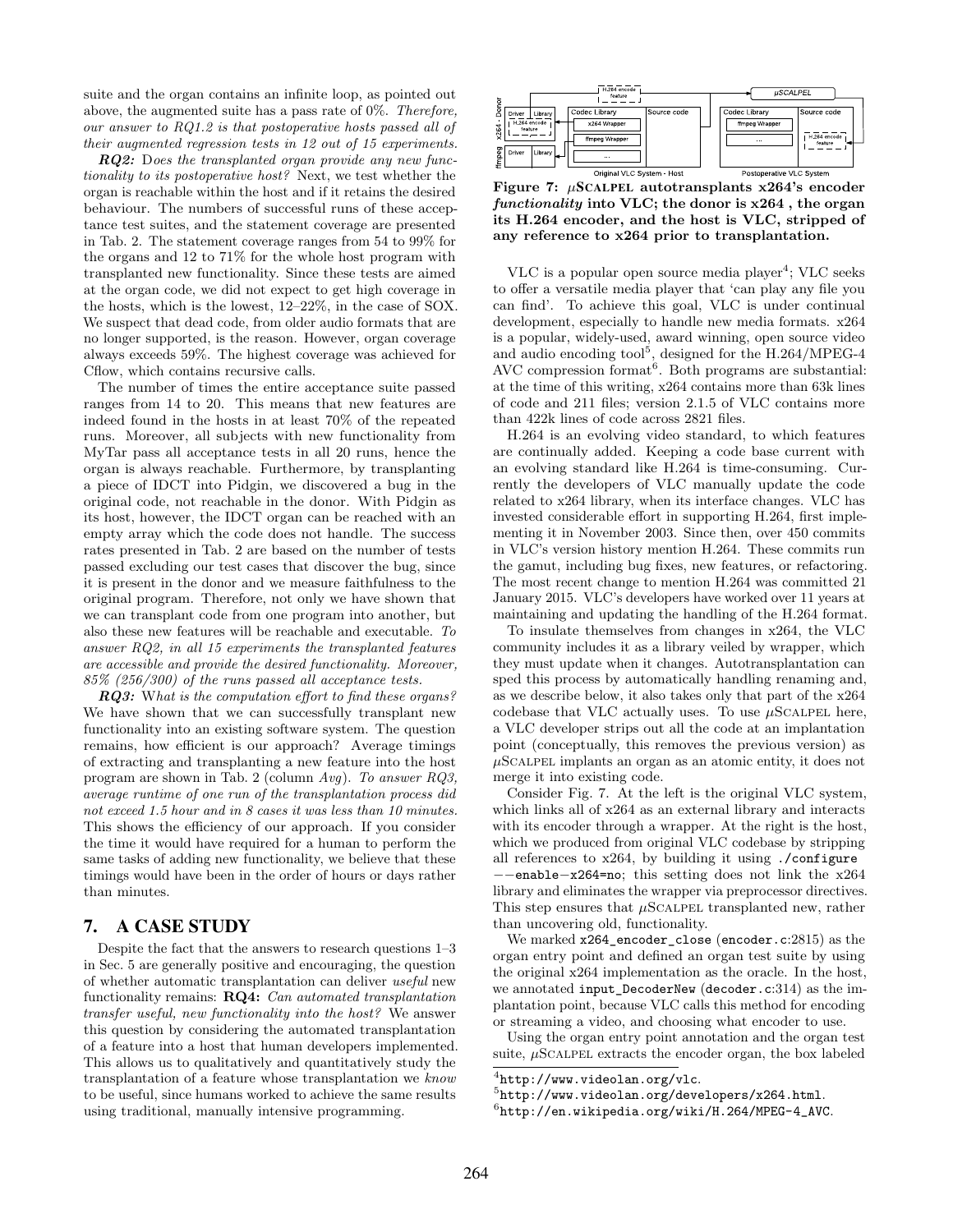'H.264 encode feature' in [Fig. 7,](#page-7-4) from the donor, then implants it into the stripped version of VLC at the designated implantation point to produce a postoperative version that includes x264 encoder functionality. Due to its use of slicing,  $\mu$ SCALPEL takes only what VLC needs and uses from x264, unlike the human process which replaces the x264 as a library and updates its wrapper.

## 7.1 Study Design and Setup

 $x264$  is multi-threaded, and so is the organ that  $\mu$ SCALPEL extracted from it and transplanted. We transplanted the H.264 organ from x264 with the assembly optimisations disabled, because  $\mu$ SCALPEL is built on TXL's C grammar, which does not handle assembly code. The latest version of VLC (2.1.5) was our target host, after manually disabling its existing H.264 functionality by building it with ./configure −−enable−x264=no. As noted above, the implantation point is input\_DecoderNew, VLC's encoder selection method.

Before we could apply  $\mu$ SCALPEL to x264, we had to manually workaround TXL's limitations in handling C preprocessor directives: by default, TXL treats preprocessor directives as strings. Programmatically resolving an **#ifdef** as a string requires replacing it with its **then** branch or its **else** branch or both. In any nontrivial program, like x264, any of these choices either fail to compile or generate invalid code.

For our evaluation, we chose 5 movie trailers, with lengths varying between 10 and 138 seconds, frames between 150 and 2260, and bit rates between 3218 and 9419. We ran both of our versions of VLC — original and with the transplant — in command line mode, bypassing its GUI. We used VLC's command line parameter vlc://quit to close VLC when a video ends. We used the same encoding options across all videos and all program versions: x264 without and with x264 ASM optimisations, original VLC, and VLC with the x264 organ implanted. These options are '4:4:4 Predictive' for the profile option (colour handling), 4:2:0 for YUV (luminance and chrominance weight), and 2.2 for level (maximum bit rate).

#### 7.2 Observations

We transplanted a specific version of x264 into VLC. We cannot precisely measure how much time the VLC community spent updating their code for new versions of x264, so we bound it using VLC's version history. Over 11 years, the VLC community has upgraded VLC many times. We assumed that these upgrades triggered a burst of commits, where we consider a burst to be sets of four commits no more than 10 days apart. In VLC's version history, we identified 39 commit bursts whose logs contain '264'. On average, an H.264 commit occurred every 9 days. The average number of commits across the 39 bursts is 8; 312 commits were in bursts, while 126 were isolated. Each commit burst spanned 20 days on average. We uniformly selected the commit burst starting 5 January 2012 and ending 21 January 2012. It has 12 commits. Its commits changed 2 files. The diffstat of these commits is 171.

The total size of the organ  $\mu$ SCALPEL extracted was 23k LOCs, including the veins, as reported by cloc. In contrast, an over-approximate estimate of the equivalent human organ is 12k in VLC and 44k SLoC in its x264 library. Half of the  $\mu$ SCALPEL's organ's lines are global variable declarations; type and function definitions consume half the lines; inlined function calls are the next largest source of lines.  $\mu$ SCALPEL performs standard renaming, but is also able to reuse declarations in the host. For example, both VLC and x264

contain the typedef uint8\_t. In the vein, we have 'uint8\_t output\_csp\_fix[]' ; in the host, we have 'uint8\_t ∗p' in scope. Since the types are compatible,  $\mu$ SCALPEL unifies them, and removes uint8\_t from the organ, since it is no longer needed. The organ likely contains unnecessary functions. In the future, one could post-process  $\mu$ SCALPEL's output to shrink the organ, as proposed in GI work [\[41,](#page-11-11) [48\]](#page-11-12).

[Fig. 8](#page-9-0) shows  $\mu$ SCALPEL in action. On the left, [Fig. 8a](#page-9-0) contains a snippet of code as it appears in the donor, after slicing has identified it as part of the vein in the donor. [Fig. 8b](#page-9-0) shows the organ after extraction into the ice-box, with all the functions in the vein inlined. The dotted lines bracket the regions inlined from [Fig. 8a](#page-9-0) to [Fig. 8b](#page-9-0). At the right, [Fig. 8c](#page-9-0) shows the organ after transplantation into the host. From [Fig. 8b](#page-9-0) to [Fig. 8c](#page-9-0), the dashed lines show deletions and the solid lines show variable equivalences. At the right, we see graft\_h264, the entry point into the organ in the host. Its parameter list is all variables in scope at the insertion point in the host. The organ may not use all of these parameters. At entry, graft\_h264 hooks the host variable (as parameters) to the organ's variables, then executes the code from the organ's vein to initialize state before calling the organ. This is why this snippet has many deletions and is dominated by assignment statements. For example, the organ reads the video stream from \$\_host\_filename. We use TXL's built facility for generating fresh names to avoid variable capture to generate the names you see. As you can see,  $\mu$ SCALPEL reduces an **if** statement to a NOP; organ minimization is future work.

[Fig. 8](#page-9-0) focuses on initialization code; [Fig. 9](#page-9-0) shows how  $\mu$ SCALPEL modified functional organ code during autotransplantation. x264 heavily uses x264\_malloc, its wrapper for the standard malloc function.  $\mu$ SCALPEL specialises it for different calling contexts. Here, x264 has called it to allocate memory for x264\_t, which is bigger than '2 ∗ 1024 ∗ 1024 ∗ 7 / 8' . This allocation always succeeded in our test cases, so  $\mu$ SCALPEL eliminated the unneeded **if** statements, as shown. Since function calls can occur in arbitrary expression and  $\mu$ SCALPEL greedily inlines their definition upon encountering them, it replaces return statements with assignment to a fresh variable. To skip any code that follows the replaced return, whose execution the return blocked,  $\mu$ SCALPEL follows the assignment with a GOTO to a label after the call in the caller (2 in [Fig. 9\)](#page-9-0). When a declaration follows the added LABEL, as with void functions,  $\mu$ SCALPEL generates a NOP to preserve syntactic correctness, without affecting semantics.

 $\mu$ SCALPEL needed only a single run and 26 hours to extract and transplant x264's H.264 encoder into VLC; in other words, it passed all the regression, augmented regression and acceptance test suites. Since statement coverage for VLC's existing test suite was 11.5% and 0% for the organ, we manually added tests. The resulting, augmented test suite combined with our acceptance tests achieved 63% coverage of the beneficiary and 49.4% of the organ. After 50 runs over our test cases (10 for each video trailer), gcov reported a coverage of 49.4%.

As mentioned,  $\mu$ SCALPEL works just on C. In the case of video encoding, ASM optimisations vastly improve encoding speed. Because of this limitation, our runtime results are up to 8 times slower than those of the original VLC program. Here again, we can, in the future, turn to GP to optimise efficiency of the beneficiary: a recent technique speed up existing code 70-fold [\[41,](#page-11-11) [48\]](#page-11-12). We also measured the size of the encoded video. The output of our transplanted organ matches the size of its output when run in the donor, in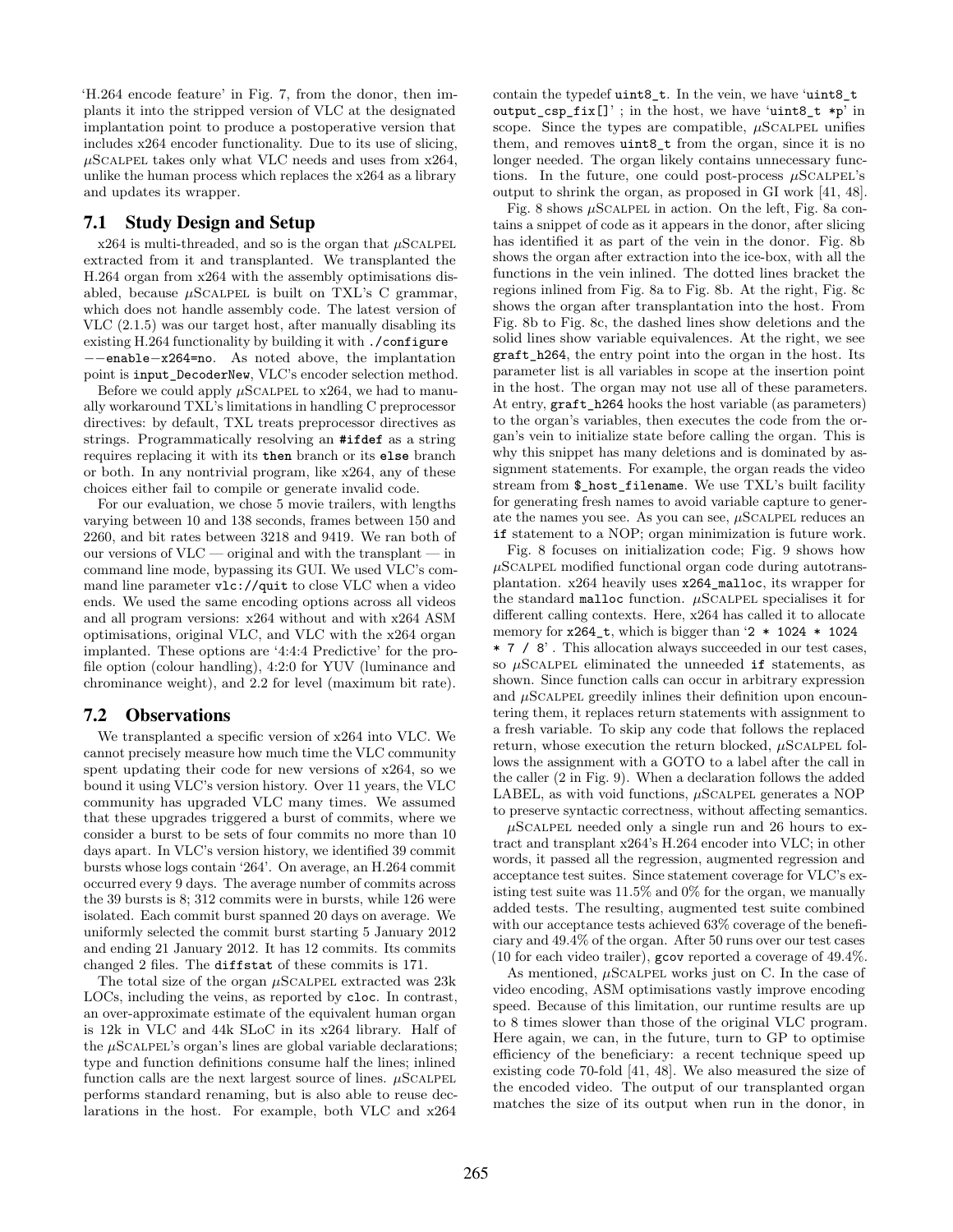<span id="page-9-0"></span>

Figure 8: Code snippet from the beginning of the x264 organ:  $\exists$  is function inlining;  $\rightarrow$  is variable binding;  $\rightarrow$  is  $\alpha$ –renaming; grayed lines are deleted. The last **if** was dropped because the organ is unreachable with an empty file in VLC.

every case. However, the size of the output of our organ after transplantation is up to 1.7 times as big as in the original VLC. This is because we provided  $\mu$ SCALPEL with test cases that tested x264's lossless encoding, which  $\mu$ SCALPEL therefore extracted into the organ, not x264's lossy encoding; VLC, in contrast, uses lossy encoding. To answer RQ4, our tool needed just 26 hours for extracting and transplanting the H.264 multi-threaded encoding feature from x264 into VLC.

### 8. RELATED WORK

Our transplantation approach builds on recent work in Genetic Improvement (GI) [\[1,](#page-10-13) [27,](#page-10-14) [41,](#page-11-11) [43,](#page-11-13) [47,](#page-11-14) [56,](#page-12-3) [64\]](#page-12-4), which treats code as 'genetic material' to be manipulated to improve systems. GI can repair broken functionality [\[1,](#page-10-13) [43,](#page-11-13) [56\]](#page-12-3), dramatically scale-up performance [\[40](#page-11-15)[–42,](#page-11-16) [47,](#page-11-14) [52,](#page-11-17) [54,](#page-12-5) [64\]](#page-12-4), and port between languages and platforms [\[39\]](#page-11-18). It is a kind of program synthesis [\[45\]](#page-11-19) an area that has recently been the subject of much activity [\[21\]](#page-10-15).

The idea of software transplantation as a form of Genetic Improvement was recently introduced by Harman et al. [\[28\]](#page-11-7). Previously, Weimer et al. [\[61\]](#page-12-6) had transplanted code from one location to another within the same system for automated repair, while more recently, Petke et al. [\[48\]](#page-11-12) transplanted fragments of code from multiple versions of the same system for performance improvement. However, the present paper transplants functionality between different systems. We believe it is the first to do this, although previous work [\[26\]](#page-10-16) has grafted new functionality (grown from scratch) into existing systems and, independently (but at the same time as our work), Sidiroglou-Douskos [\[51\]](#page-11-20) used transplantation for automated repair. Miles at al. [\[46\]](#page-11-21) reused in-situ logically extracted functionalities from a running program, by using a debugger and manual annotations.

In order to transplant code from a donor to an unrelated host, we must capture the code upon which the chosen functionality depends in the donor, a problem closely related to program slicing [\[7,](#page-10-17) [10,](#page-10-18) [25,](#page-10-19) [53,](#page-11-22) [57,](#page-12-7) [62\]](#page-12-8). Slices can be constructed in a backward or forward direction [\[30\]](#page-11-4). Our approach most closely resembles backward slicing. Slices can be static [\[30,](#page-11-4) [63\]](#page-12-9), dynamic [\[34\]](#page-11-23) and various flavours in between [\[6,](#page-10-20) [11,](#page-10-21) [20,](#page-10-22) [22,](#page-10-7) [59\]](#page-12-10). Our approach is closer to dynamic slicing, but it is guided by test suite observation [\[8,](#page-10-9) [9\]](#page-10-23), rather than dependence analysis, and with only a limited form of control dependence [\[19\]](#page-10-24). Our slices also need only capture

I <<h = x264\_encoder\_open\_142 (param); >><br>+ x264\_param\_t ∗\$\_x264\_encoder\_open\_142\_param1 = \$\_encode\_param1;<br>+ x264\_t ∗\$ABSTRETVAL\_ret\_x264\_encoder\_open\_1421;<br>α x264\_t ∗\$\_x264\_encoder\_open\_142\_h1; **do** {  $\begin{array}{ll} \text{d} s & \text{d} t & \text{d} s & \text{d} t & \text{d} s & \text{d} s & \text{d} s & \text{d} s & \text{d} s & \text{d} s & \text{d} s & \text{d} s & \text{d} s & \text{d} s & \text{d} s & \text{d} s & \text{d} s & \text{d} s & \text{d} s & \text{d} s & \text{d} s & \text{d} s & \text{d} s & \text{d} s & \text{d} s & \text{d} s & \text{d} s & \text{d} s & \text{d} s & \text{d} s & \text{$ madvise (\$\_x264\_malloc\_align\_buf2, \$\_x264\_malloc\_madv\_size2, 14); }<br> **else** align\_buf = memalign (32, i\_size); ...<br>- **return \$\_x264\_encoder\_open\_142\_h1;**<br>+ \$ABSTRETVAL\_ret\_x264\_encoder\_open\_1421 = \$\_x264\_encoder\_open\_142\_h1; + **goto** LABEL\_x264\_encoder\_open\_142\_1; ... <sup>−</sup> **return** ((**void** ∗) 0); + \$ABSTRETVAL\_ret\_x264\_encoder\_open\_1421 = ((**void** ∗) 0); + \$\_encoder\_open\_042\_1:<br>+ LABEL\_x264\_encoder\_open\_142\_1:<br>+ \$\_encode\_h1 = \$ABSTRETVAL\_ret\_x264\_encoder\_open\_1421; Figure 9: Standard diff of code transplanted from

the 'library' part of x264, augmented with: inlining('I');  $\alpha$ -renaming (' $\alpha$ '); initialisation separation  $('')$ .  $\mu$ SCALPEL has specialised the function **x264\_malloc**; for the host, the predicate of the first **if** is always true, so GP removed it.

the particular features of interest and not the entire computation on the slicing criterion, thereby resembling 'barrier' slicing [\[35\]](#page-11-24) and feature extraction [\[18,](#page-10-25) [24\]](#page-10-8). The slices required by transplantation are transformed, making them amorphous [\[23\]](#page-10-26). Within the (considerably rich and diverse) slicing nomenclature, our slices can therefore regarded as 'amorphous observation-based dynamic backward barrier slices'.

Ray et al. investigate the problem of keeping a transplanted organ in sync with its clones, as the organs change over time [\[50\]](#page-11-25). In their setting, an organ is manually moved to a host. When both original organ and its clone change, the SPA tool checks the two patches for consistency, and flags the inconsistencies if found. In our work we automate the transplantation of functionality from a donor to a host.

## 9. CONCLUSION AND FUTURE WORK

In this paper, we have introduced  $\mu$ Trans, an approach to autotransplantation that combines static and dynamic analysis to extract, modify, and transplant code from a donor system into a host. We have sought to migrate functionality from one system into an entirely different system, and validate that the result passes regression testing and acceptance testing of the new functionality.

Autotransplantation is a new (and challenging) problem for software engineering research, so we did not expect that all transplantation attempts would succeed. We systematically autotransplanted five donors into three hosts. 12 out of these 15 experiments contain at least one successful run.  $\mu$ SCALPEL successfully autotransplanted 4 out of 5 features, and all 5 passed acceptance tests. In all, 65% (188/300) runs pass all tests in all test suites, giving 63% unanimous pass rate; considering only acceptance tests, the success rate jumps to 85% (256/300).

Our case study compared the autotransplantation of adding support for a new media format to the VLC media player, a task humans had previously accomplished. This study indicates that automated transplantation can be useful, since we showed  $\mu$ SCALPEL could insert support for H.264 encoding into the VLC media player in 26 hours, passing all regression and acceptance tests. Our evaluation provides evidence to support the claim that automated transplantation is a feasible and, indeed, promising new research direction. You can download  $\mu$ SCALPEL from [http://crest.cs.ucl.](http://crest.cs.ucl.ac.uk/autotransplantation) [ac.uk/autotransplantation](http://crest.cs.ucl.ac.uk/autotransplantation) and join us in its exploration.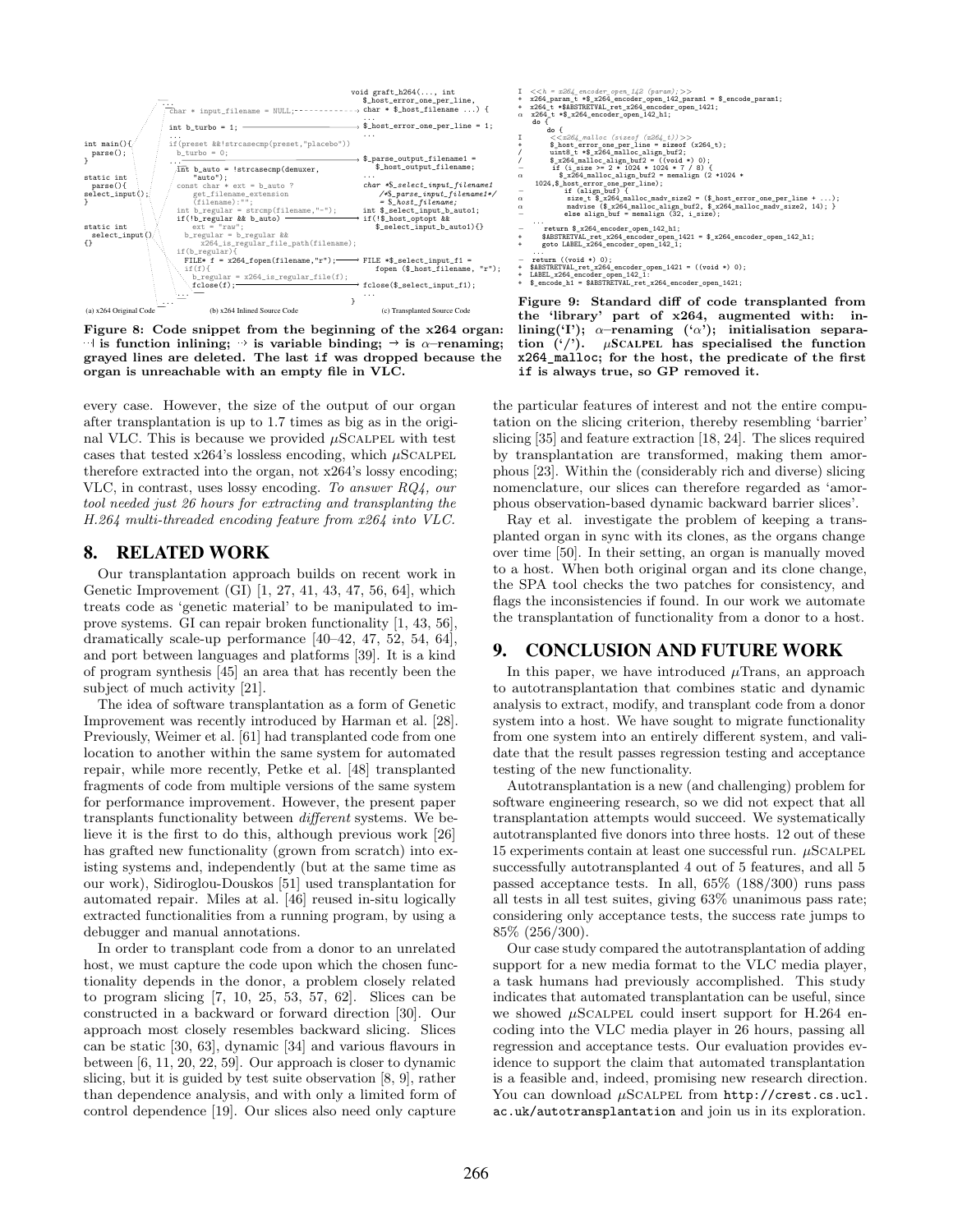### 10. REFERENCES

- <span id="page-10-13"></span>[1] A. Arcuri and X. Yao. A Novel Co-evolutionary Approach to Automatic Software Bug Fixing. In CEC, pages 162–168, 2008.
- <span id="page-10-10"></span>[2] H. P. Barendregt. Handbook of logic in computer science (vol. 2). chapter Lambda Calculi with Types, pages 117– 309. Oxford University Press, Inc., New York, NY, USA, 1992.
- <span id="page-10-6"></span>[3] J. Beck and D. Eichmann. Program and interface slicing for reverse engineering. In  $IEEE/ACM 15^{th}$  Conference on Software Engineering (ICSE'93), pages 509–518, Los Alamitos, California, USA, 1993. IEEE Computer Society Press.
- <span id="page-10-11"></span>[4] B. Beizer. Software Testing Techniques. Van Nostrand Reinhold, New York, 1990.
- <span id="page-10-1"></span>[5] S. Bellon, R. Koschke, G. Antoniol, J. Krinke, and E. Merlo. Comparison and evaluation of clone detection tools. IEEE Transactions on Software Engineering, 33(9):577–591, 2007.
- <span id="page-10-20"></span>[6] A. Beszédes and T. Gyimóthy. Union slices for the approximation of the precise slice. In IEEE International Conference on Software Maintenance, pages 12–20, Los Alamitos, California, USA, Oct. 2002. IEEE Computer Society Press.
- <span id="page-10-17"></span>[7] D. Binkley and K. B. Gallagher. Program slicing. In M. Zelkowitz, editor, Advances in Computing, Volume 43, pages 1–50. Academic Press, 1996.
- <span id="page-10-9"></span>[8] D. Binkley, N. Gold, M. Harman, S. Islam, J. Krinke, and S. Yoo. ORBS: Language-independent program slicing. In 22nd ACM SIGSOFT International Symposium on the Foundations of Software Engineering (FSE 2014), pages 109–120, Hong Kong, China, November 2014.
- <span id="page-10-23"></span>[9] D. Binkley, N. Gold, M. Harman, J. Krinke, and S. Yoo. Observation-based slicing. Technical Report RN/13/13, Computer Sciences Department, University College London (UCL), UK, June 20th 2013.
- <span id="page-10-18"></span>[10] D. Binkley and M. Harman. A survey of empirical results on program slicing. Advances in Computers, 62:105–178, 2004.
- <span id="page-10-21"></span>[11] G. Canfora, A. Cimitile, and A. De Lucia. Conditioned program slicing. Information and Software Technology Special Issue on Program Slicing, 40(11 and 12):595–607, 1998.
- <span id="page-10-2"></span>[12] G. Canfora, A. Cimitile, A. De Lucia, and G. A. D. Lucca. Software salvaging based on conditions. In International Conference on Software Maintenance, pages 424–433, Los Alamitos, California, USA, Sept. 1994. IEEE Computer Society Press.
- <span id="page-10-3"></span>[13] G. Canfora, A. Cimitile, A. De Lucia, and G. A. D. Lucca. Decomposing legacy programs: A first step towards migrating to client–server platforms. In  $6^{th}$  IEEE International Workshop on Program Comprehension, pages 136–144, Los Alamitos, California, USA, June 1998. IEEE Computer Society Press.
- <span id="page-10-4"></span>[14] G. Canfora, A. De Lucia, and M. Munro. An integrated environment for reuse reengineering C code. Journal of Systems and Software, 42:153–164, 1998.
- <span id="page-10-0"></span>[15] G. Canfora and M. Di Penta. New frontiers in reverse engineering. In L. Briand and A. Wolf, editors, Future of Software Engineering 2007, pages 326–341, Los Alamitos, California, USA, 2007. IEEE Computer Society Press. This volume.
- <span id="page-10-5"></span>[16] A. Cimitile, A. R. Fasolino, and P. Marascea. Reuse reengineering and validation via concept assignment. In International Conference on Software Maintenance (ICSE 1993), pages 216–225. IEEE Computer Society Press, Sept. 1993.
- <span id="page-10-12"></span>[17] J. R. Cordy. The TXL source transformation language. Science of Computer Programming, 61(3):190–210, 2006.
- <span id="page-10-25"></span>[18] T. Eisenbarth, R. Koschke, and D. Simon. Locating features in source code. IEEE Transactions on Software Engineering, 29(3):210–224, 2003. Special issue on ICSM 2001.
- <span id="page-10-24"></span>[19] J. Ferrante, K. J. Ottenstein, and J. D. Warren. The program dependence graph and its use in optimization. ACM Transactions on Programming Languages and Systems, 9(3):319–349, July 1987.
- <span id="page-10-22"></span>[20] C. Fox, S. Danicic, M. Harman, and R. M. Hierons. ConSIT: a fully automated conditioned program slicer. Software—Practice and Experience, 34:15–46, 2004. Published online 26th November 2003.
- <span id="page-10-15"></span>[21] S. Gulwani. Automating string processing in spreadsheets using input-output examples. ACM SIGPLAN Notices, 46(1):317–330, Jan. 2011.
- <span id="page-10-7"></span>[22] R. J. Hall. Automatic extraction of executable program subsets by simultaneous dynamic program slicing. Automated Software Engineering, 2(1):33–53, Mar. 1995.
- <span id="page-10-26"></span>[23] M. Harman, D. Binkley, and S. Danicic. Amorphous program slicing. Journal of Systems and Software, 68(1):45– 64, Oct. 2003.
- <span id="page-10-8"></span>[24] M. Harman, N. Gold, R. M. Hierons, and D. Binkley. Code extraction algorithms which unify slicing and concept assignment. In IEEE Working Conference on Reverse Engineering (WCRE 2002), pages  $11 - 21$ , Los Alamitos, California, USA, Oct. 2002. IEEE Computer Society Press.
- <span id="page-10-19"></span>[25] M. Harman and R. M. Hierons. An overview of program slicing. Software Focus, 2(3):85–92, 2001.
- <span id="page-10-16"></span>[26] M. Harman, W. B. Langdon, and Y. Jia. Babel pidgin: SBSE can grow and graft entirely new functionality into a real world system. In  $6^{th}$  Symposium on Search Based Software Engineering (SSBSE 2014), pages 247–252, Fortaleza, Brazil, August 2014. Springer LNCS.
- <span id="page-10-14"></span>[27] M. Harman, W. B. Langdon, Y. Jia, D. R. White, A. Arcuri, and J. A. Clark. The GISMOE challenge: Constructing the pareto program surface using genetic programming to find better programs (keynote paper). In  $27<sup>th</sup> IEEE/ACM International Conference on Au$ tomated Software Engineering (ASE 2012), pages 1–14, Essen, Germany, September 2012.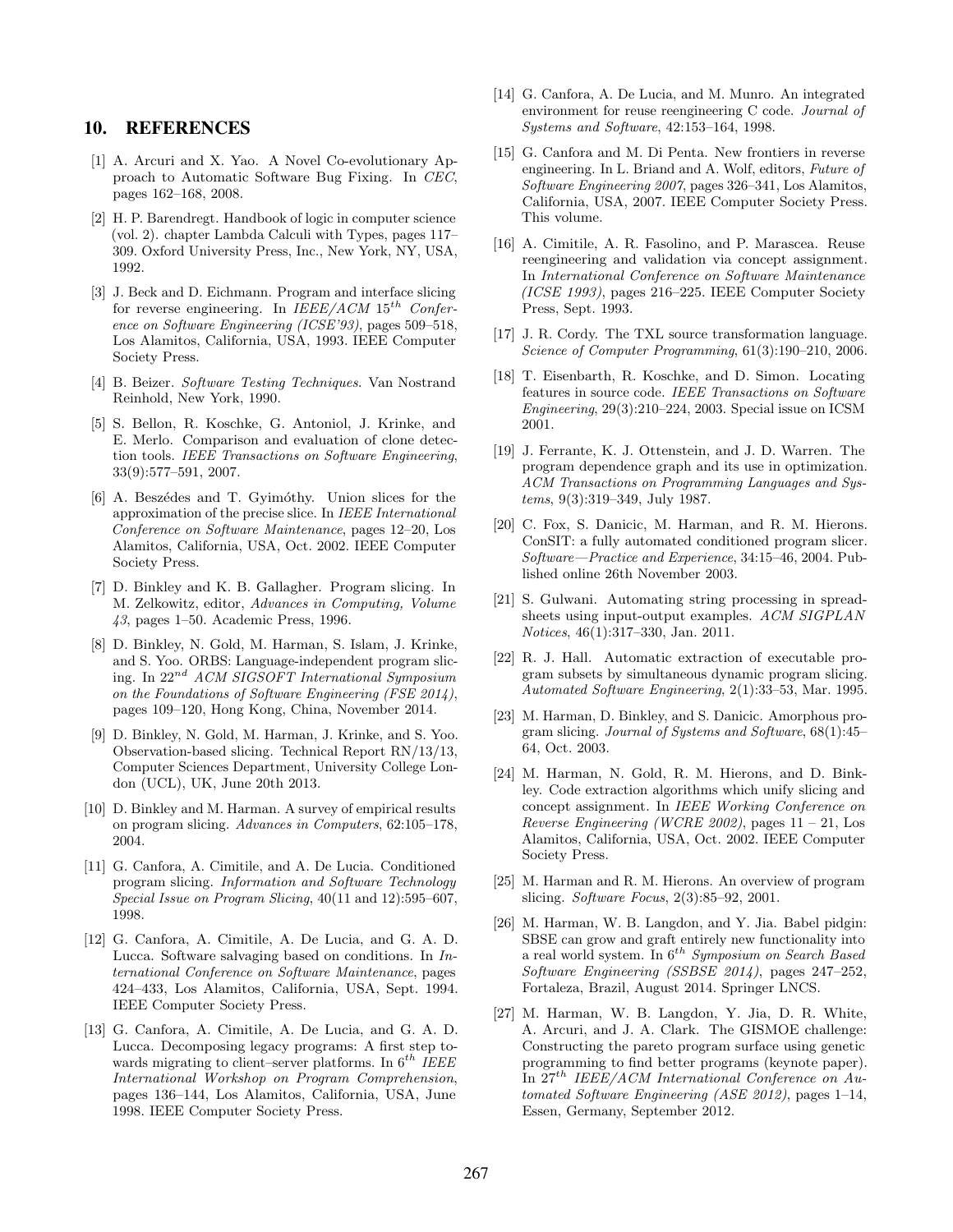- <span id="page-11-7"></span>[28] M. Harman, W. B. Langdon, and W. Weimer. Genetic programming for reverse engineering (keynote paper). In R. Oliveto and R. Robbes, editors,  $20^{th}$  Working Conference on Reverse Engineering (WCRE 2013), pages 1–10, Koblenz, Germany, 14-17 October 2013. IEEE.
- <span id="page-11-3"></span>[29] M. J. Harrold and N. Ci. Reuse-driven interprocedural slicing. In  $20^{th}$  International Conference on Software Engineering (ICSE '98), pages 74–83. IEEE Computer Society Press, Apr. 1998.
- <span id="page-11-4"></span>[30] S. Horwitz, T. Reps, and D. Binkley. Interprocedural slicing using dependence graphs. In ACM SIG-PLAN Conference on Programming Language Design and Implementation, pages 25–46, Atlanta, Georgia, June 1988. Proceedings in SIGPLAN Notices, 23(7), pp.35–46, 1988.
- <span id="page-11-10"></span>[31] L. Inozemtseva and R. Holmes. Coverage is not strongly correlated with test suite effectiveness. In Proceedings of the International Conference on Software Engineering, pages 435–445. ACM, 2014.
- <span id="page-11-0"></span>[32] T. Kamiya, S. Kusumoto, and K. Inoue. CCFinder: A multi-linguistic token-based code clone detection system for large scale source code. IEEE Transactions on Software Engineering, 28(6):654–670, 2002.
- <span id="page-11-5"></span>[33] R. Komondoor and S. Horwitz. Semantics-preserving procedure extraction. In  $27^{th}$  Symposium on Principles of Programming Languages (POPL-00), pages 155–169, N.Y., Jan. 19–21 2000. ACM Press.
- <span id="page-11-23"></span>[34] B. Korel and J. Laski. Dynamic program slicing. *Infor*mation Processing Letters, 29(3):155–163, Oct. 1988.
- <span id="page-11-24"></span>[35] J. Krinke. Barrier slicing and chopping. In *IEEE Inter*national Workshop on Source Code Analysis and Manipulation (SCAM 2003), pages 81–87, Los Alamitos, California, USA, Sept. 2003. IEEE Computer Society Press.
- <span id="page-11-1"></span>[36] J. Krinke. Is cloned code older than non-cloned code? In J. R. Cordy, K. Inoue, S. Jarzabek, and R. Koschke, editors,  $5^{th}\$  ICSE International Workshop on Software Clones, IWSC 2011, pages 28–33, Waikiki, Honolulu, HI, USA, 2011. ACM.
- <span id="page-11-9"></span>[37] K. Lakhotia, P. McMinn, and M. Harman. Automated test data generation for coverage: Haven't we solved this problem yet? In  $4^{th}$  Testing Academia and Industry Conference — Practice And Research Techniques  $(TAIC \, PART'09)$ , pages 95–104, Windsor, UK, 4th–6th September 2009.
- <span id="page-11-2"></span>[38] W. B. Langdon and M. Harman. Evolving a CUDA kernel from an nVidia template. In IEEE Congress on Evolutionary Computation, pages 1–8. IEEE, 2010.
- <span id="page-11-18"></span>[39] W. B. Langdon and M. Harman. Evolving a CUDA kernel from an nVidia template. In P. Sobrevilla, editor, 2010 IEEE World Congress on Computational Intelligence, pages 2376–2383, Barcelona, 18-23 July 2010. IEEE.
- <span id="page-11-15"></span>[40] W. B. Langdon and M. Harman. Genetically improved CUDA C++ software. In  $17^{th}$  European Conference on Genetic Programming (EuroGP), pages 87–99, Granada, Spain, April 2014. Springer.
- <span id="page-11-11"></span>[41] W. B. Langdon and M. Harman. Optimising existing software with genetic programming. IEEE Transactions on Evolutionary Computation (TEVC), pages 118–135, 2014.
- <span id="page-11-16"></span>[42] W. B. Langdon, M. Modat, J. Petke, and M. Harman. Improving 3d medical image registration cuda software with genetic programming. In Proceedings of the 2014 Conference on Genetic and Evolutionary Computation, GECCO '14, pages 951–958, New York, NY, USA, 2014. ACM.
- <span id="page-11-13"></span>[43] C. Le Goues, S. Forrest, and W. Weimer. Current challenges in automatic software repair. Software Quality Journal, 21(3):421–443, 2013.
- <span id="page-11-6"></span>[44] F. Lianubile and G. Visaggio. Extracting reusable functions by flow graph-based program slicing. IEEE Transactions on Software Engineering, 23(4):246–259, 1997.
- <span id="page-11-19"></span>[45] Z. Manna and R. J. Waldinger. Toward automatic program synthesis. Communications of the ACM, 14(3):151– 164, 1971.
- <span id="page-11-21"></span>[46] C. Miles, A. Lakhotia, and A. Walenstein. In situ reuse of logically extracted functional components. Journal in Computer Virology, 8(3):73–84, 2012.
- <span id="page-11-14"></span>[47] M. Orlov and M. Sipper. Flight of the FINCH through the java wilderness. IEEE Transactions Evolutionary Computation, 15(2):166–182, 2011.
- <span id="page-11-12"></span>[48] J. Petke, M. Harman, W. B. Langdon, and W. Weimer. Using genetic improvement & code transplants to specialise a C++ program to a problem class. In  $17^{th}$  European Conference on Genetic Programming (EuroGP), Granada, Spain, April 2014. To Appear.
- <span id="page-11-8"></span>[49] Z. Qi, F. Long, S. Achour, and M. Rinard. Efficient automatic patch generation and defect identification in kali. In International Symposium on Software Testing and Analysis (ISSTA), July 2015. To appear.
- <span id="page-11-25"></span>[50] B. Ray, M. Kim, S. Person, and N. Rungta. Detecting and characterizing semantic inconsistencies in ported code. In Automated Software Engineering (ASE 2013)), pages 367–377, Palo Alto, California, 2013.
- <span id="page-11-20"></span>[51] S. Sidiroglou-Douskos, E. Lahtinen, F. Long, P. Piselli, and M. Rinard. Automatic error elimination by multiapplication code transfer. In  $36^{nd}$  ACM SIGPLAN Conference on Programming Language Design and Implementation (PLDI 2015), Portland, Oregon, June 2015. To appear.
- <span id="page-11-17"></span>[52] S. Sidiroglou-Douskos, S. Misailovic, H. Hoffmann, and M. C. Rinard. Managing performance vs. accuracy trade-offs with loop perforation. In FSE, pages 124–134, 2011.
- <span id="page-11-22"></span>[53] J. Silva. A vocabulary of program slicing-based techniques. ACM Computing Surveys,  $44(3):12:1 - 12:48$ , June 2012.